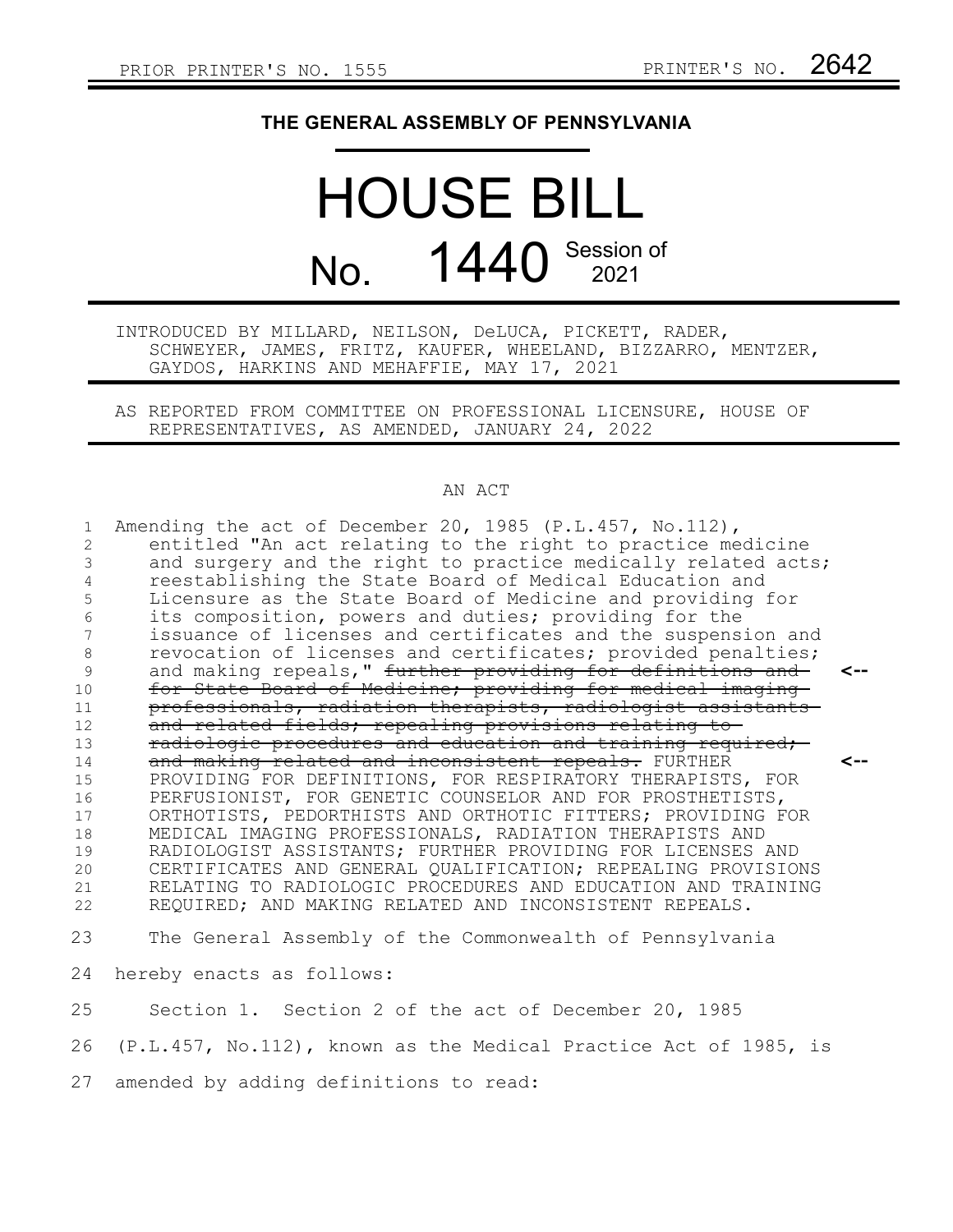Section 2. Definitions. 1

The following words and phrases when used in this act shall have the meanings given to them in this section unless the 3 context clearly indicates otherwise: 2 4

\* \* \* 5

**<--**

| 6  | "Accredited program." A program in medical imaging<br><del>or</del>           |     |
|----|-------------------------------------------------------------------------------|-----|
| 7  | radiation therapy that is accredited by an accrediting<br><del>aqencv -</del> |     |
| 8  | recognized and approved by the United States Department of-                   |     |
| 9  | <del>Education.</del>                                                         |     |
| 10 | $\star$ $\star$ $\star$                                                       |     |
| 11 | "Certification organization." A national organization that                    |     |
| 12 | specializes in the certification and registration of medical                  |     |
| 13 | imaging or radiation therapy technical personnel and is                       |     |
| 14 | accredited by the National Commission for Certifying Agencies,                |     |
| 15 | the American National Standards Institute or another                          |     |
| 16 | accreditation organization recognized by the board.                           |     |
| 17 | $\star$ $\star$ $\star$                                                       |     |
| 18 | "Computed tomography." The process of producing sectional or                  |     |
| 19 | three-dimensional images using external ionizing radiation for                |     |
| 20 | diagnostic or therapeutic purposes.                                           |     |
| 21 | $\star$ $\star$<br>$^{\star}$                                                 |     |
| 22 | "Diagnostic medical sonography." The use of high-frequency                    |     |
| 23 | sound waves with specialized equipment to direct the sound waves              |     |
| 24 | into an area of the human body to generate a diagnostic image                 |     |
| 25 | for diagnostic or therapeutie purposes.                                       | <-- |
| 26 | $\star$ $\star$ $\star$                                                       |     |
| 27 | "Fluoroscopy." The exposure of a patient to x rays in a                       |     |
| 28 | fluoroscopy mode, including positioning the patient and                       |     |
| 29 | fluoroscopy equipment and the selection of exposure factors.                  |     |
| 30 | "FLUOROSCOPY." A MEDICAL PROCEDURE THAT MAKES A REAL-TIME                     |     |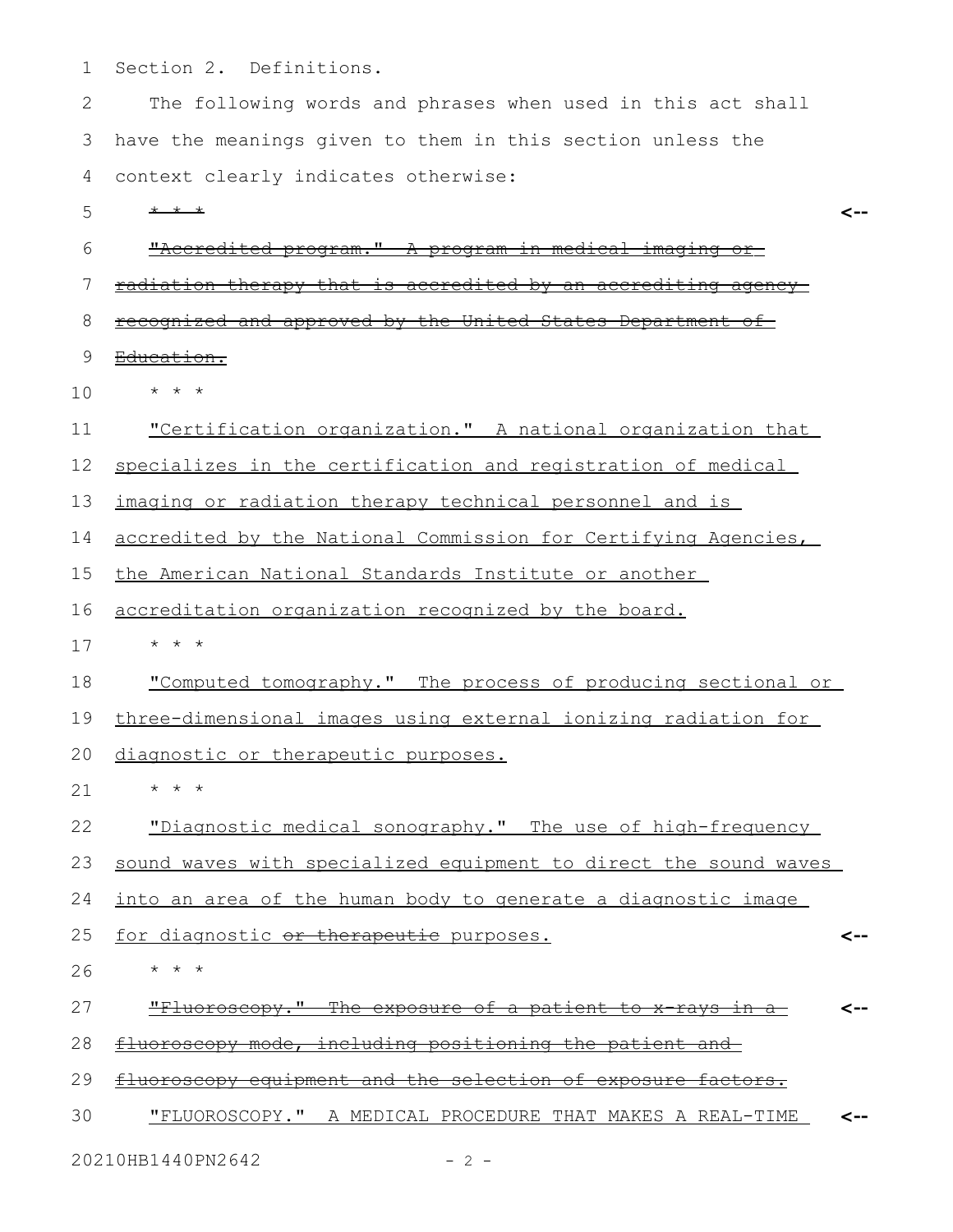| 1  | VIDEO OF THE MOVEMENTS INSIDE A PART OF THE BODY BY PASSING X-        |  |
|----|-----------------------------------------------------------------------|--|
| 2  | RAYS THROUGH THE BODY OVER A PERIOD OF TIME.                          |  |
| 3  | * * *                                                                 |  |
| 4  | "Ionizing radiation." Radiation that consists of alpha                |  |
| 5  | particles, beta particles, gamma rays, x-rays, neutrons, high-        |  |
| 6  | speed electrons, high-speed protons or other particles capable        |  |
| 7  | of producing ions. The term does not include non-ionizing             |  |
| 8  | radiation, including high-frequency sound waves, magnetic             |  |
| 9  | fields, microwaves, radiofrequency signals or visible, infrared       |  |
| 10 | or ultraviolet light.                                                 |  |
| 11 | $\star$ $\star$ $\star$                                               |  |
| 12 | "Licensed practitioner." An individual who is licensed to             |  |
| 13 | practice medicine, dentistry, podiatry or osteopathy in this          |  |
| 14 | Commonwealth.                                                         |  |
| 15 | "Limited x-ray machine operator." An individual who is-               |  |
| 16 | <u>licensed to perform only x-ray procedures that do not involve-</u> |  |
| 17 | the administration or utilization of contrast media on selected       |  |
| 18 | specific parts of the human anatomy under the supervision of a        |  |
| 19 | <b>licensed practitioner.</b> A LICENSED PHYSICIAN, DENTIST,          |  |
| 20 | CHIROPRACTOR OR PODIATRIST IN THIS COMMONWEALTH.                      |  |
| 21 | "Magnetic resonance imaging." The creation or acquisition of          |  |
| 22 | images generated by using radiofrequency signals within a             |  |
| 23 | magnetic field for diagnostic or therapeutic purposes.                |  |
| 24 | $\star$ $\star$ $\star$                                               |  |
| 25 | "Medical imaging." A modality used to produce images of the           |  |
| 26 | internal structures of the human body for diagnostic,                 |  |
| 27 | interventional or therapeutic purposes through the use of             |  |
| 28 | electromagnetic waves, sound waves, radio waves, magnetic             |  |
| 29 | fields, ionizing radiation or radioactive materials.                  |  |
| 30 | "Medical imaging, radiation therapy or radiologist assistant          |  |
|    | 20210HB1440PN2642<br>$-3 -$                                           |  |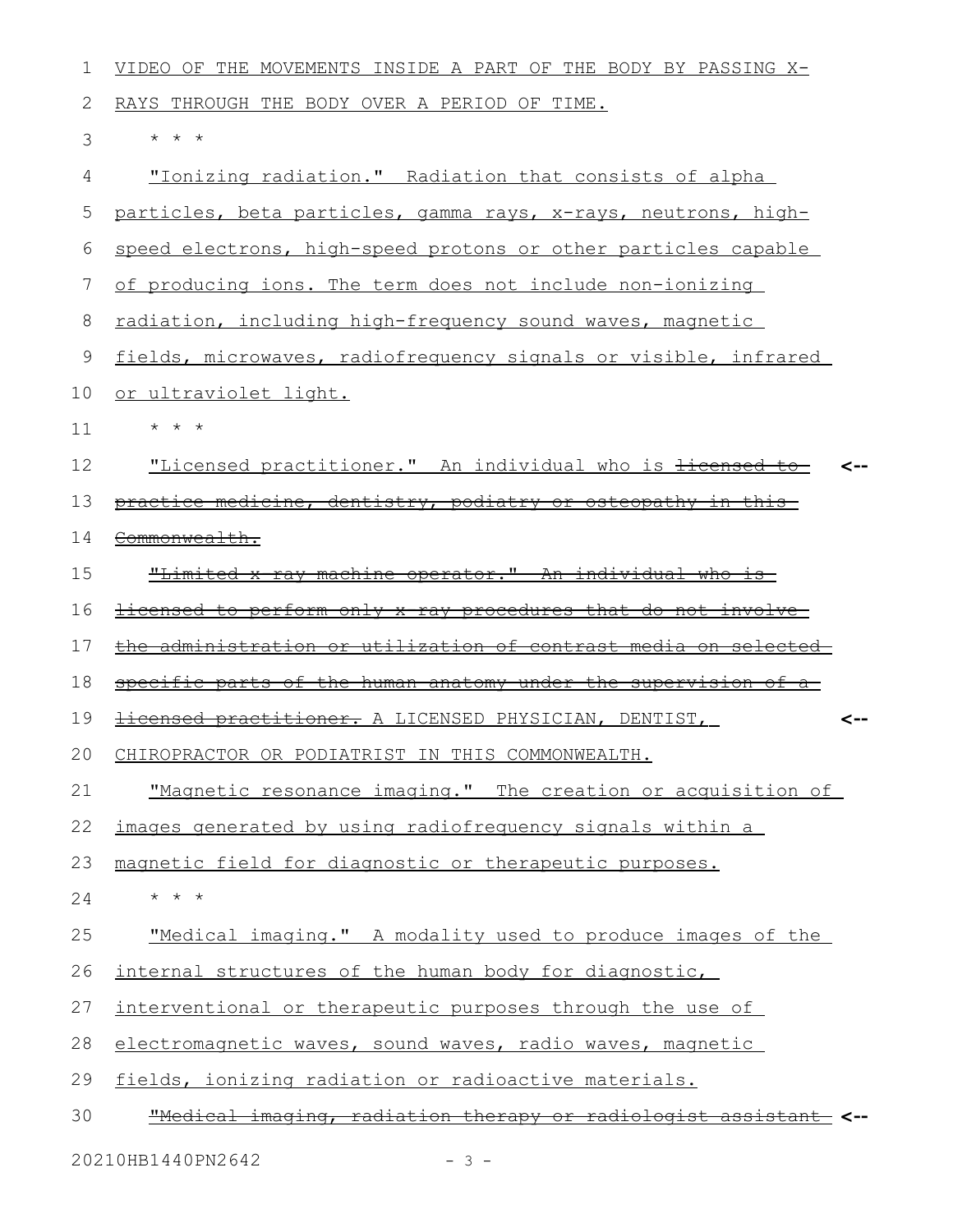| 1  | <u> ±icense."</u><br>$\boldsymbol{\mathcal{A}}$<br><del>stances</del><br>⊖£<br><del>use</del> |
|----|-----------------------------------------------------------------------------------------------|
| 2  | emitting high frequency sound waves, ionizing radiation,                                      |
| 3  | magnetic fields or radiofrequency signals for medical imaging                                 |
| 4  | <u>radiation therapy procedures on humans for diagnostic</u><br>$\circ$ r $\hspace{0.1mm}-$   |
| 5  | therapeutic purposes in this Commonwealth in accordance with                                  |
| 6  | section 13.7.                                                                                 |
| 7  | "Medical imaging professional." An individual, other than a                                   |
| 8  | physician, an osteopathic physician or a podiatrist LICENSED                                  |
| 9  | PRACTITIONER, who has undergone appropriate training and testing                              |
| 10 | <u>by a certification organization to become a medical imaging-</u><br><--                    |
| 11 | Hicensee BE LICENSED UNDER SECTION 13.7 in the modality in which <--                          |
| 12 | the individual's INDIVIDUAL practices, including any of the<br><--                            |
| 13 | following:                                                                                    |
| 14 | (1)<br>Diagnostic medical sonography.                                                         |
| 15 | (2)<br>Advanced medical sonography.                                                           |
| 16 | <del>(3)</del><br><del>Fluoroscopy.</del><br><--                                              |
| 17 | <del>Limited x-ray machine operations.</del><br>$+4$                                          |
| 18 | $+5$<br>Magnetic resonance<br><del>ımaqınq.</del>                                             |
| 19 | Nuclear medicine technology.<br>$+6$                                                          |
| 20 | (7) Radiography.                                                                              |
| 21 | $+$ $+$ $+$                                                                                   |
| 22 | "Mobile imaging." An arrangement in which medical imaging                                     |
| 23 | services are transported to various sites. The term does not                                  |
| 24 | <u>include movement within a hospital or movement to a site where-</u>                        |
| 25 | equipment will be located permanently.                                                        |
| 26 | (3)<br>LIMITED X-RAY MACHINE OPERATIONS.<br><--                                               |
| 27 | (4)<br>MAGNETIC RESONANCE IMAGING.                                                            |
| 28 | (5)<br>NUCLEAR MEDICINE TECHNOLOGY.                                                           |
| 29 | (6) RADIOGRAPHY.                                                                              |
| 30 | $\star$ $\star$ $\star$                                                                       |

20210HB1440PN2642 - 4 -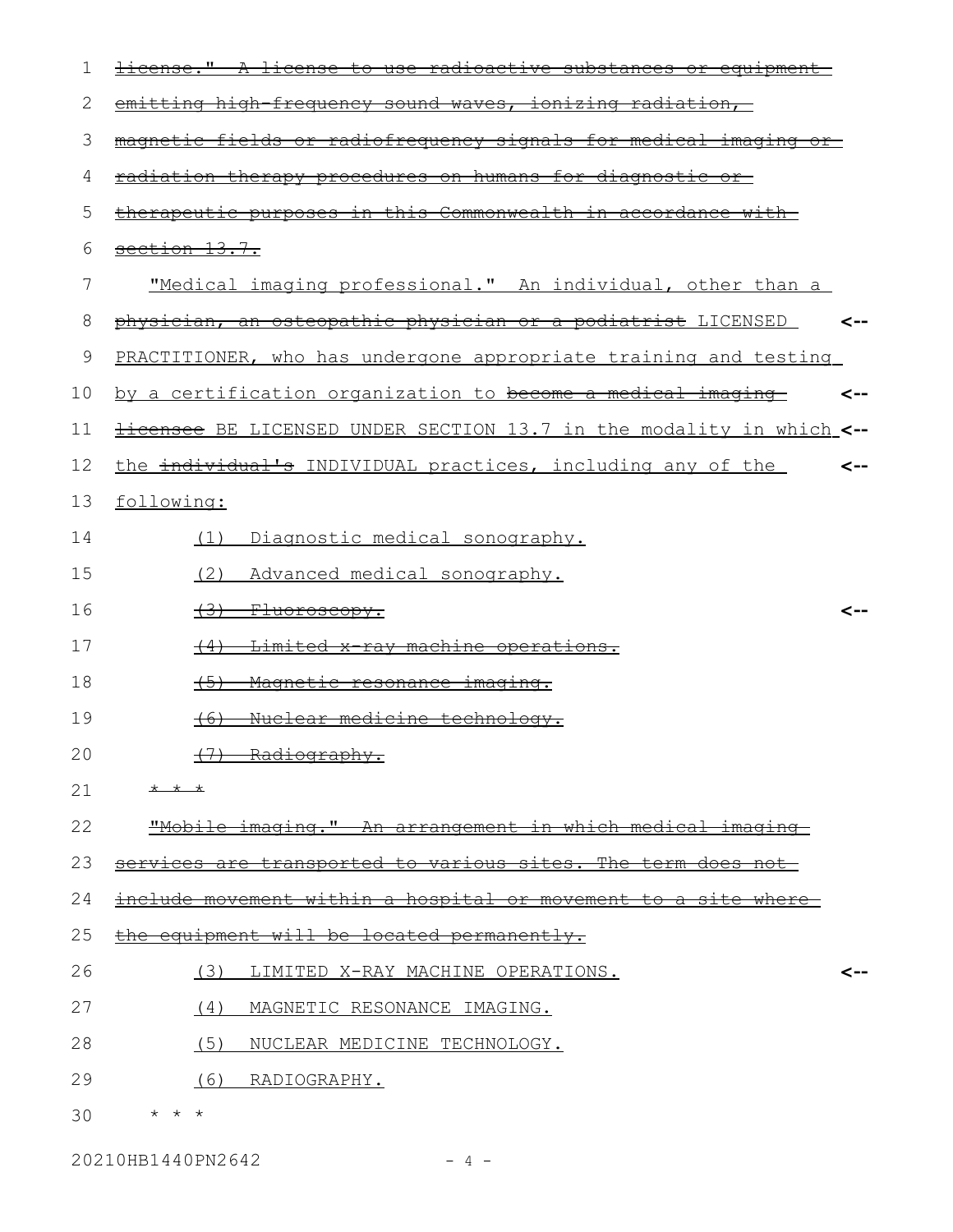"Nuclear medicine technology." Medical imaging that utilizes sealed and unsealed radioactive materials for diagnostic, treatment and research purposes. The term includes any of the following: (1) The procurement, preparation and administration of radiopharmaceuticals, adjunctive and imaging medications. (2) The combination of nuclear medicine instrumentation with computed tomography, magnetic resonance imaging or other modalities to produce a three-dimensional image with or without adjunctive and imaging medications to enhance the evaluation of physiological processes at a molecular level. \* \* \* "Radiation therapist." An individual, other than a physician **<-** or an osteopathic physician LICENSED PHYSICIAN, who has undergone appropriate training and testing by a certification organization to become a radiation therapist. "Radiation therapy." The use of ionizing radiation for treating disease. "Radiography." The process of obtaining an image using external ionizing radiation for diagnostic or therapeutic purposes. "Radiologist." A physician who is licensed in this Commonwealth and is board-eligible ELIGIBLE for certification as **<-** a radiologist or is certified by the American Board of Radiology, the American Osteopathic Board of Radiology, the Royal College of Radiology or the Royal College of Physicians and Surgeons of Canada as a radiologist. "Radiologist assistant." An individual, other than a physician or an osteopathic physician, who meets all of the following criteria: **<-- <--** 1 2 3 4 5 6 7 8 9 10 11 12 13 14 15 16 17 18 19 20 21 22 23 24 25 26 27 28 29 30

20210HB1440PN2642 - 5 -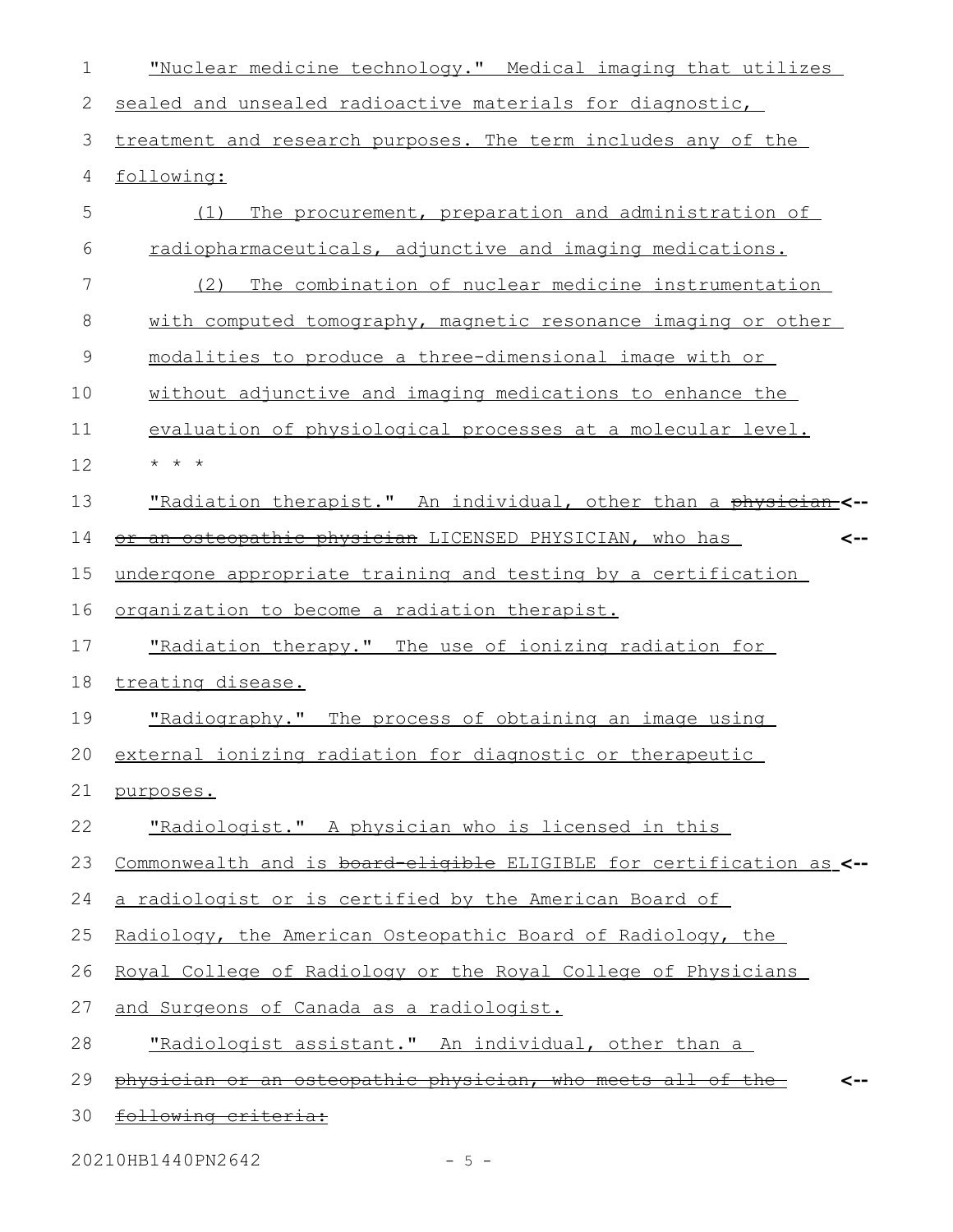| 1  | individual has undergone appropriate training                          |
|----|------------------------------------------------------------------------|
| 2  | and testing by a certification organization to become a                |
| 3  | radiologist assistant.                                                 |
| 4  | individual works under the supervision of a<br><del>(2)</del>          |
| 5  | radiologist.                                                           |
| 6  | The individual does not interpret imaging, render-                     |
| 7  | diagnoses or prescribe medications or therapies. LICENSED              |
| 8  | PHYSICIAN, WHO HAS UNDERGONE APPROPRIATE TRAINING AND TESTING          |
| 9  | BY A CERTIFICATION ORGANIZATION TO BECOME A RADIOLOGIST                |
| 10 | ASSISTANT.                                                             |
| 11 | $\star$ $\star$ $\star$                                                |
| 12 | "Specialization." A medical specialty area or type of                  |
| 13 | equipment used within a medical imaging or radiation therapy           |
| 14 | modality, which has a corresponding certification from a               |
| 15 | certification organization recognized by the board.                    |
|    |                                                                        |
| 16 | $\star$ $\star$ $\star$                                                |
| 17 | Section 2. Section $3(a)$ and (b) of the act are amended to            |
| 18 | read:                                                                  |
| 19 | Section 3. State Board of Medicine.                                    |
| 20 | (a) Establishment.--The State Board of Medicine shall                  |
| 21 | consist of the commissioner or his designee, the Secretary of          |
| 22 | Health or his designee, two members appointed by the Governor-         |
| 23 | who shall be persons representing the public at large and seven-       |
| 24 | members appointed by the Governor, six of whom shall be medical-       |
| 25 | doctors with unrestricted licenses to practice medicine and-           |
| 26 | surgery in this Commonwealth for five years immediately                |
| 27 | preceding their appointment and one who shall be a nurse-              |
| 28 | midwife, physician assistant, certified registered nurse-              |
| 29 | practitioner, respiratory therapist, licensed athletic trainer-        |
| 30 | forl, perfusionist <u>or a medical imaging professional, radiation</u> |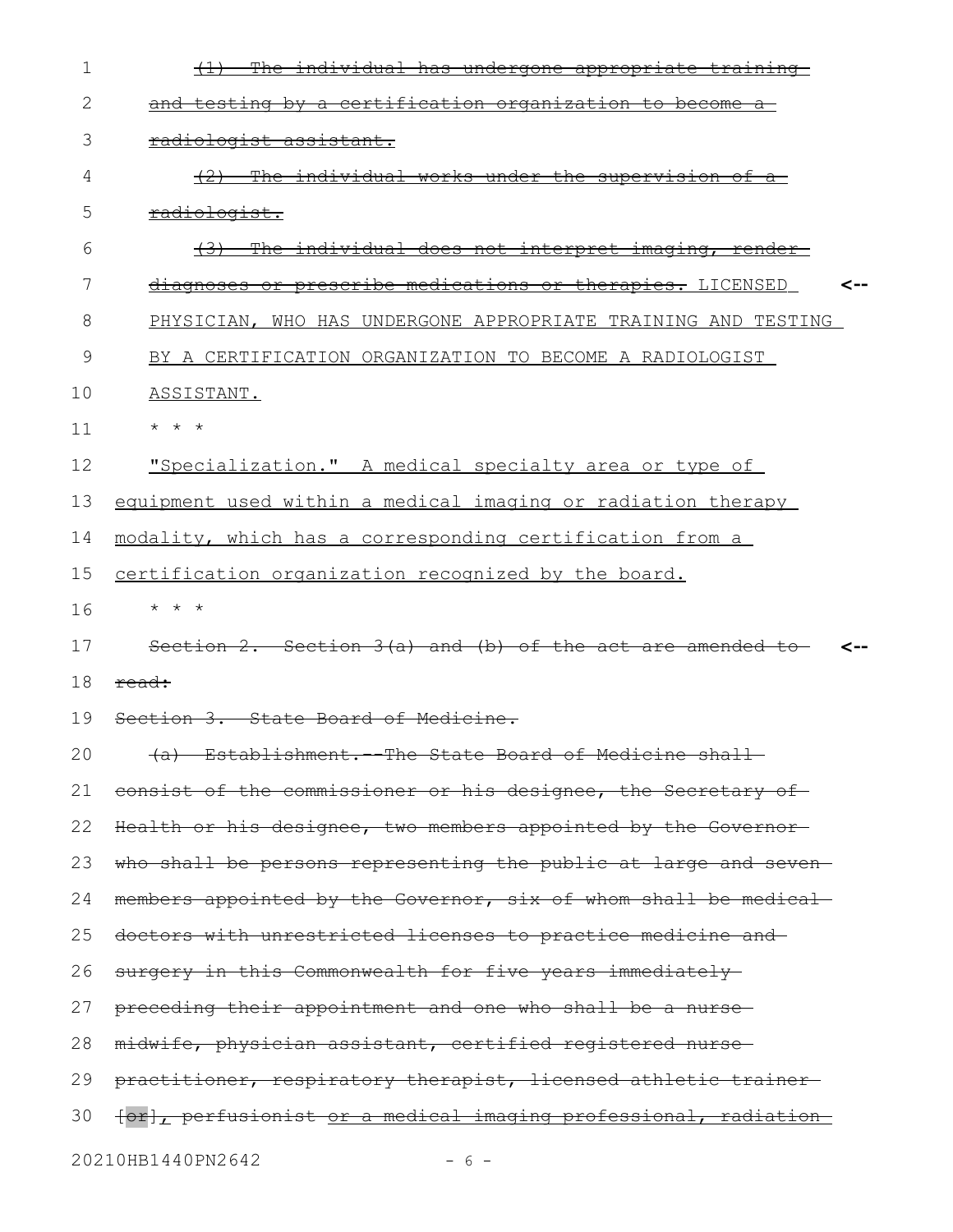therapist or radiologist assistant licensed or certified under the laws of this Commonwealth. All professional and public members of the board shall be appointed by the Governor, with the advice and consent of a majority of the members elected to the Senate. 1 2 3 4 5

(b) Terms of office.--The term of each professional and public member of the board shall be four years or until his or her successor has been appointed and qualified, but not longerthan six months beyond the four-year period. In the event that any of said members shall die or resign or otherwise become disqualified during his or her term, a successor shall be appointed in the same way and with the same qualifications and shall hold office for the unexpired term. No member shall be eligible for appointment to serve more than two consecutive terms. The Governor shall assure that nurse midwives, physicianassistants, certified registered nurse practitioners, perfusionists [and], respiratory therapists and medical imaging professionals, radiation therapists or radiologist assistants are appointed to four-year terms on a rotating basis so that, of every [four] five appointments to a four year term, one is a nurse midwife, one is a physician assistant, one is a certified registered nurse practitioner [and], one is a respiratorytherapist and one is a medical imaging professional, radiation therapist or radiologist assistant. \* \* \* Section 3. The act is amended by adding a section to read: Section 13.7. Medical imaging professionals, radiation therapists, radiologist assistants and related fields. (a) Functions.--A medical imaging professional, radiation 6 7 8 9 10 11 12 13 14 15 16 17 18 19 20 21 22 23 24 25 26 27 28 29 30

20210HB1440PN2642 - 7 -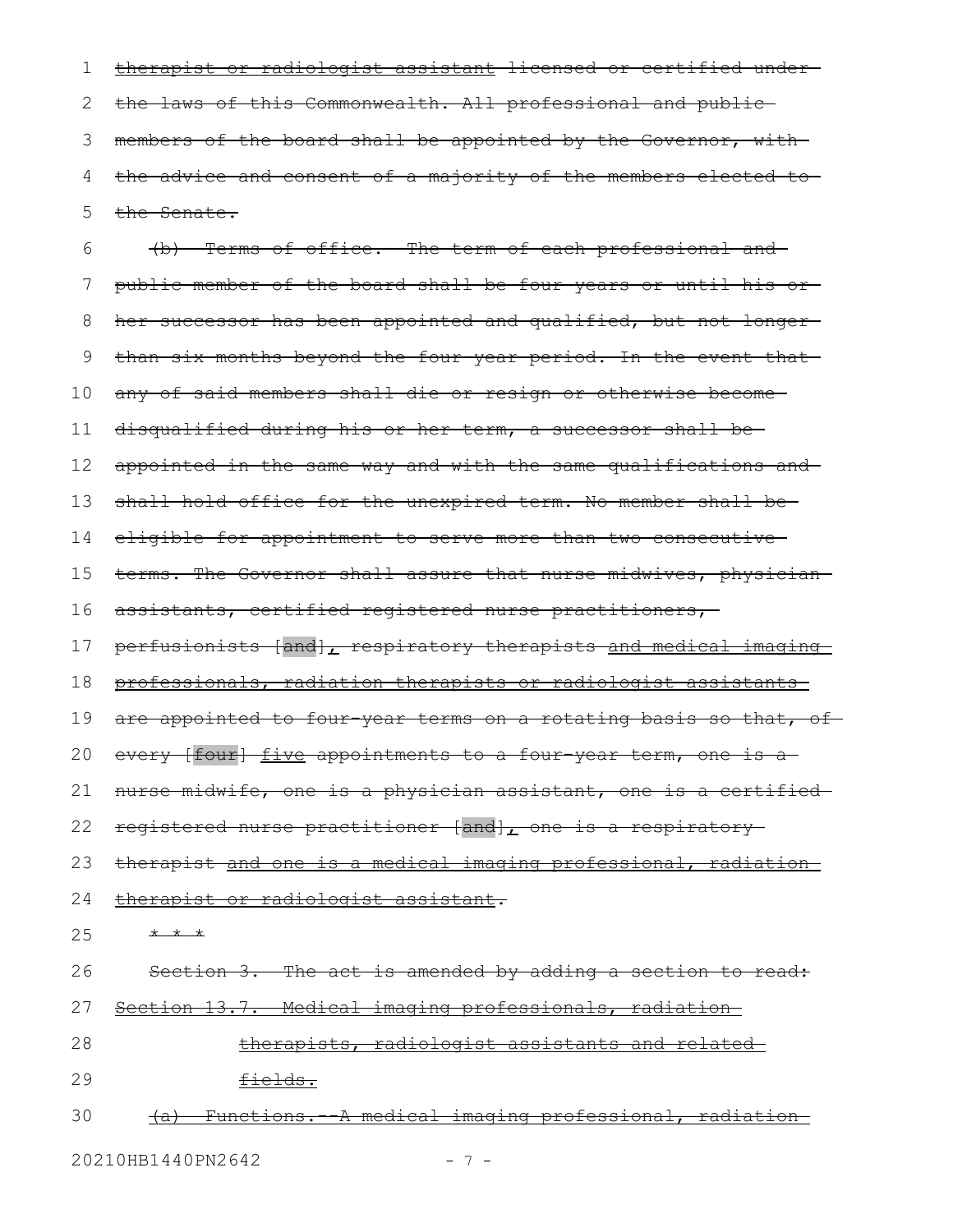| 1  | therapist or radiologist assistant shall perform the functions           |
|----|--------------------------------------------------------------------------|
| 2  | of the modality in which the medical imaging professional,               |
| 3  | <u>radiation therapist or radiologist assistant is licensed and any-</u> |
| 4  | <u>related specializations. The functions under this subsection-</u>     |
| 5  | shall include any of the following:                                      |
| 6  | (1) Diagnostic medical sonography.                                       |
| 7  | (2) Magnetic resonance imaging.                                          |
| 8  | (3) Nuclear technology medicine.                                         |
| 9  | (4) Radiation therapy.                                                   |
| 10 | $(5)$ Radiography.                                                       |
| 11 | <u>Radiologist assistant.</u><br>$+6$                                    |
| 12 | (b) License required. On or after January 1, 2024, an                    |
| 13 | <u>individual who is not licensed under this section may not-</u>        |
| 14 | perform or offer to perform medical imaging or radiation therapy         |
| 15 | procedures on humans for diagnostic, interventional or                   |
| 16 | therapeutic purposes. A person, practice or business entity may          |
| 17 | <u>not knowingly employ an individual who does not hold a license-</u>   |
| 18 | under this section or is not exempt from the license-                    |
| 19 | requirements under this section to perform medical imaging or            |
|    | 20 radiation therapy procedures on humans for diagnostic or              |
| 21 | therapeutic purposes.                                                    |
| 22 | (c) License standards. The board shall issue a license to                |
| 23 | an individual who meets the standards established for-                   |
| 24 | certification by a certification organization. The board shall           |
| 25 | issue a license for two years and may renew the license upon the         |
| 26 | completion of the license renewal requirements, including-               |
| 27 | <u>continuing education requirements approved by the board.</u>          |
| 28 | <u>(d) License requirements.</u>                                         |
| 29 | <u>individual seeking to obtain a license for a</u>                      |
| 30 | medical imaging or radiation therapy modality shall comply-              |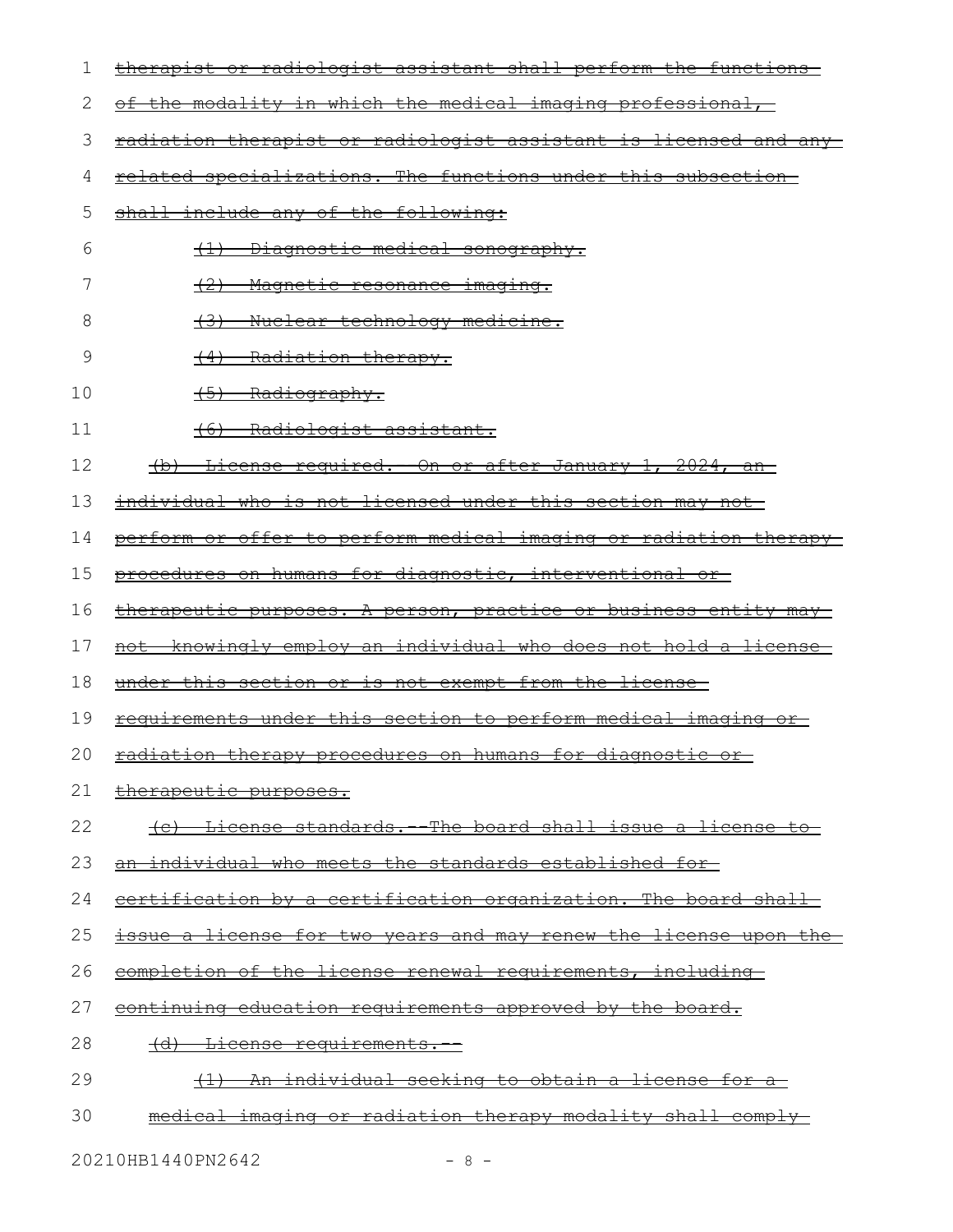| 1  | the following requirements:<br><del>with all of</del>                              |
|----|------------------------------------------------------------------------------------|
| 2  | The individual shall at least be 18 years of age<br>$\overline{ \leftrightarrow }$ |
| 3  | at the time of application.                                                        |
| 4  | (ii) The individual shall have a high school diploma                               |
| 5  | or pass an approved equivalency test.                                              |
| 6  | (iii) The individual shall satisfactorily complete a                               |
| 7  | course of study in diagnostic medical sonography,                                  |
| 8  | magnetic resonance imaging, nuclear medicine technology,                           |
| 9  | radiation therapy or radiography or an equivalent course                           |
| 10 | of study determined by the board.                                                  |
| 11 | (iv) The individual shall pass an applicable-                                      |
| 12 | modality or specialization examination administered by a                           |
| 13 | eertification organization. If an individual holds a                               |
| 14 | current certification and registration in a medical-                               |
| 15 | <u>imaging or radiation therapy modality on the effective-</u>                     |
| 16 | date of this section, the board shall deem that the                                |
| 17 | individual has met the requirements under this-                                    |
| 18 | subparagraph.                                                                      |
| 19 | The individual shall pay applicable license<br>$+\!\!-\!\!+\!\!-\!\!-\!\!$         |
| 20 | fees.                                                                              |
| 21 | (2) In addition to the requirements for a medical                                  |
| 22 | imaging or radiation therapist license under paragraph (1),                        |
| 23 | <u>an individual seeking to obtain a license as a radiologist-</u>                 |
| 24 | assistant shall comply with all of the following                                   |
| 25 | requirements:                                                                      |
| 26 | (i) The individual shall hold a current license as a                               |
| 27 | <u>radiographer and be currently certified and registered as</u>                   |
| 28 | a radiographer by the American Registry of Radiologic                              |
| 29 | Technologists.                                                                     |
| 30 | The individual shall hold a current-                                               |
|    |                                                                                    |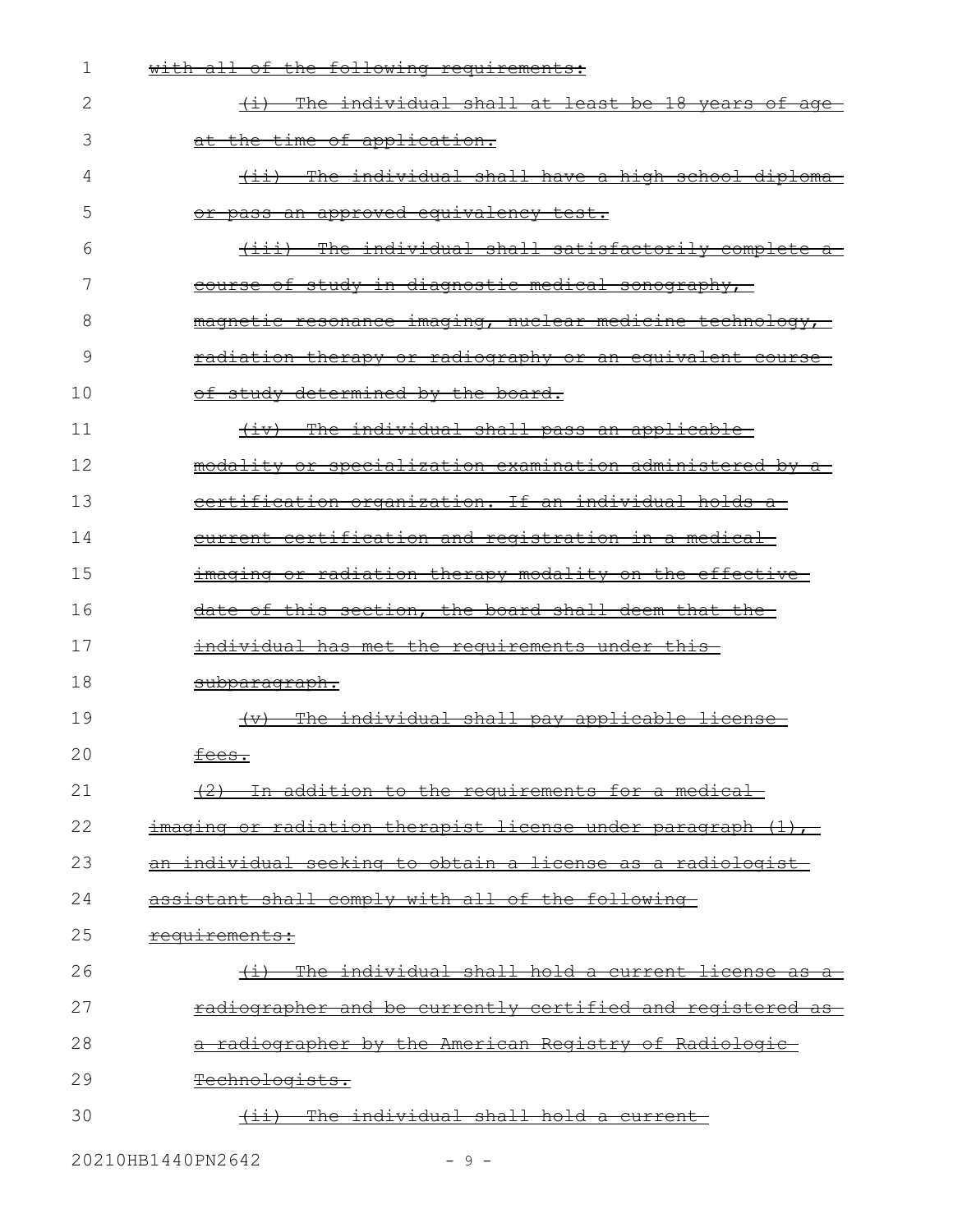| 1  | certification and registration as a radiologist assistant-                                                                                                                                                               |
|----|--------------------------------------------------------------------------------------------------------------------------------------------------------------------------------------------------------------------------|
| 2  | by the American Registry of Radiologic Technologists or-                                                                                                                                                                 |
| 3  | as a radiology practitioner assistant by the-                                                                                                                                                                            |
| 4  | Certification Board of Radiology Practitioner Assistants.                                                                                                                                                                |
| 5  | The individual shall submit clinical protocols-<br>$\overbrace{ \quad }^{ \overbrace{ \quad \  \  \  \, \cdot \, \ldots }^{ \overbrace{ \quad \  \  \, \cdot \, \ldots }^{ \overbrace{ \quad \  \  \, \cdot \, \ldots }$ |
| 6  | signed by the supervising radiologist to the board                                                                                                                                                                       |
|    | specifying procedures that are performed by the                                                                                                                                                                          |
| 8  | individual, the levels of radiologist supervision and the                                                                                                                                                                |
| 9  | <u>location of practice designated by the supervising-</u>                                                                                                                                                               |
| 10 | radiologist. The individual shall submit updated                                                                                                                                                                         |
| 11 | protocols under this subparagraph biennially to the board-                                                                                                                                                               |
| 12 | and consistent with license renewal.                                                                                                                                                                                     |
| 13 | (e) Scope of practice and limitations.                                                                                                                                                                                   |
| 14 | (1) A radiologist assistant scope of practice shall be                                                                                                                                                                   |
| 15 | consistent with the Radiologist Assistant Practice Standards-                                                                                                                                                            |
| 16 | published by the American Society of Radiologic Technologists                                                                                                                                                            |
| 17 | published on the effective date of this section. An-                                                                                                                                                                     |
| 18 | individual licensed as a radiologist assistant may not                                                                                                                                                                   |
| 19 | interpret images, make diagnoses or prescribe medications or                                                                                                                                                             |
| 20 | $+$ homen's o<br><del>cnerapies.</del>                                                                                                                                                                                   |
| 21 | (2) The board shall establish by requlation the scope of                                                                                                                                                                 |
| 22 | practice, education, certification, continuing education and                                                                                                                                                             |
| 23 | licensure standards for an individual performing, under the                                                                                                                                                              |
| 24 | supervision of a physician, a medical imaging modality and                                                                                                                                                               |
| 25 | any related specializations, including any of the following:                                                                                                                                                             |
| 26 | Diagnostic medical sonography.<br>$\overline{t}$                                                                                                                                                                         |
| 27 | Advanced medical sonography.<br>$\overline{ \pm \pm \rangle}$                                                                                                                                                            |
| 28 | (iii) Fluoroscopy.                                                                                                                                                                                                       |
| 29 | Limited x-ray machine operations.<br>$+ \pm \mathrm{v}$                                                                                                                                                                  |
| 30 | Magnetic resonance imaging.<br>$+\!\!\:\! \forall$ )                                                                                                                                                                     |

20210HB1440PN2642 - 10 -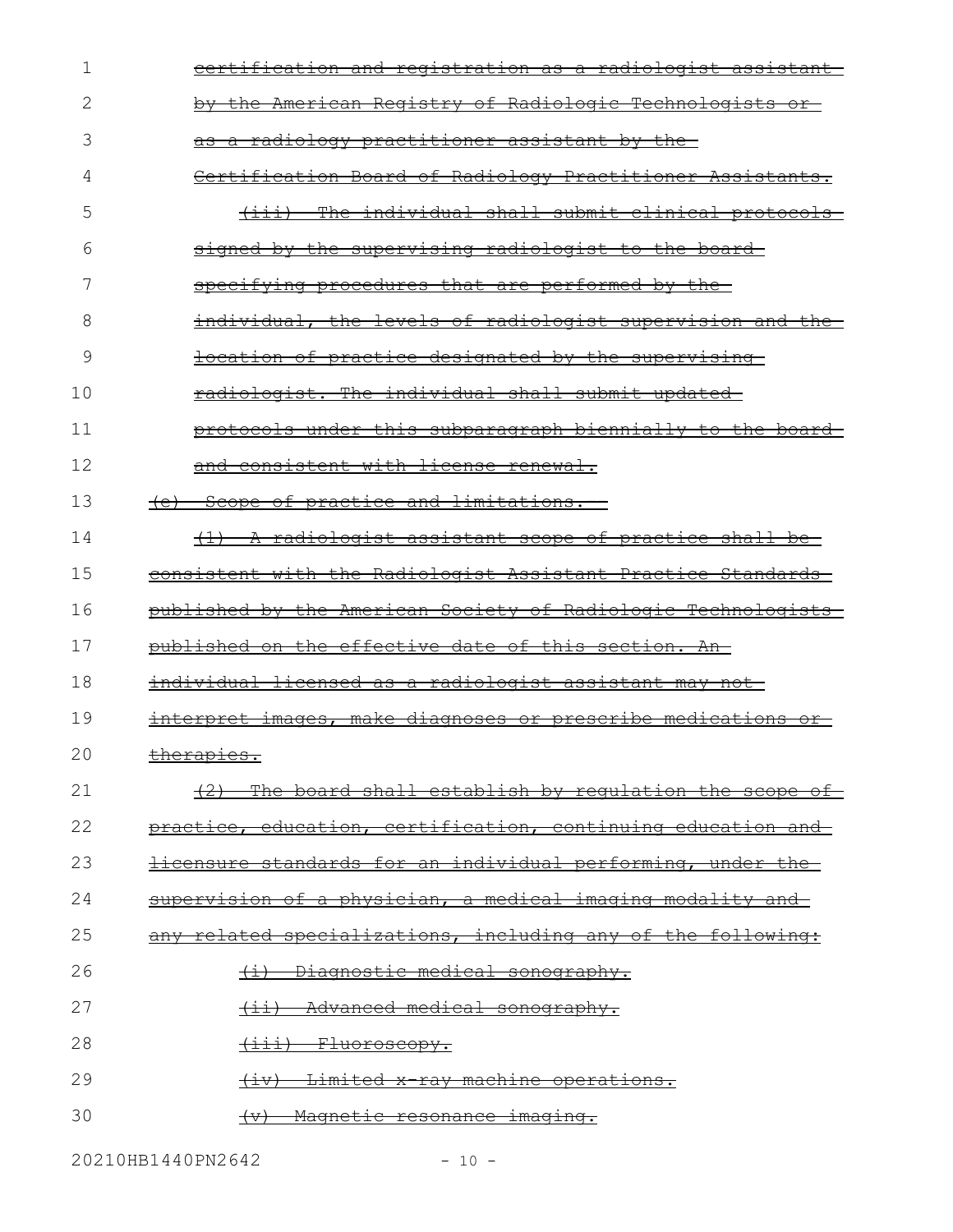| 1  | Nuclear medicine technology.                                          |
|----|-----------------------------------------------------------------------|
| 2  | (vii) Radiography.                                                    |
| 3  | (viii) Radiologist assistant.                                         |
| 4  | (3) The board shall establish by requlation the scope of              |
| 5  | practice, education, continuing education and licensure-              |
| 6  | standards for an individual performing radiation therapist-           |
| 7  | duties under the supervision of a physician.                          |
| 8  | (4) In establishing the scope of practice, education,                 |
| 9  | continuing education and licensure standards under paragraph          |
| 10 | $(3)$ , the board may review and adopt the current standards of       |
| 11 | the certification organization of each medical imaging and            |
| 12 | radiation therapy modality.                                           |
| 13 | An individual licensed as a fluoroscopy operator                      |
| 14 | shall only perform fluoroscopy within the scope of the                |
| 15 | license issued to the individual and may not perform computed         |
| 16 | tomography, diagnostic medical sonography, magnetic resonance         |
| 17 | imaging, mammography, mobile imaging, nuclear medicine-               |
| 18 | technology, radiography or radiation therapy procedures.              |
| 19 | An individual licensed as a limited x-ray machine<br>$+6+$            |
| 20 | operator shall perform tasks or procedures only within the            |
| 21 | scope of the specific permit issued to the individual by the          |
| 22 | board for a particular area of the human anatomy and may not          |
| 23 | <u>perform procedures involving the administration and-</u>           |
| 24 | <u>utilization of contrast media or perform computed tomography, </u> |
| 25 | diagnostic medical sonography, fluoroscopy, magnetic                  |
| 26 | <u>resonance imaging, mammography, mobile imaging, nuclear-</u>       |
| 27 | <u>medicine technology or radiation therapy.</u>                      |
| 28 | <u>A licensee under this section may use radioactive-</u>             |
| 29 | substances or equipment emitting ionizing radiation, high-            |
| 30 | <u>requency sound waves or magnetic resonance and perform-</u>        |
|    |                                                                       |

20210HB1440PN2642 - 11 -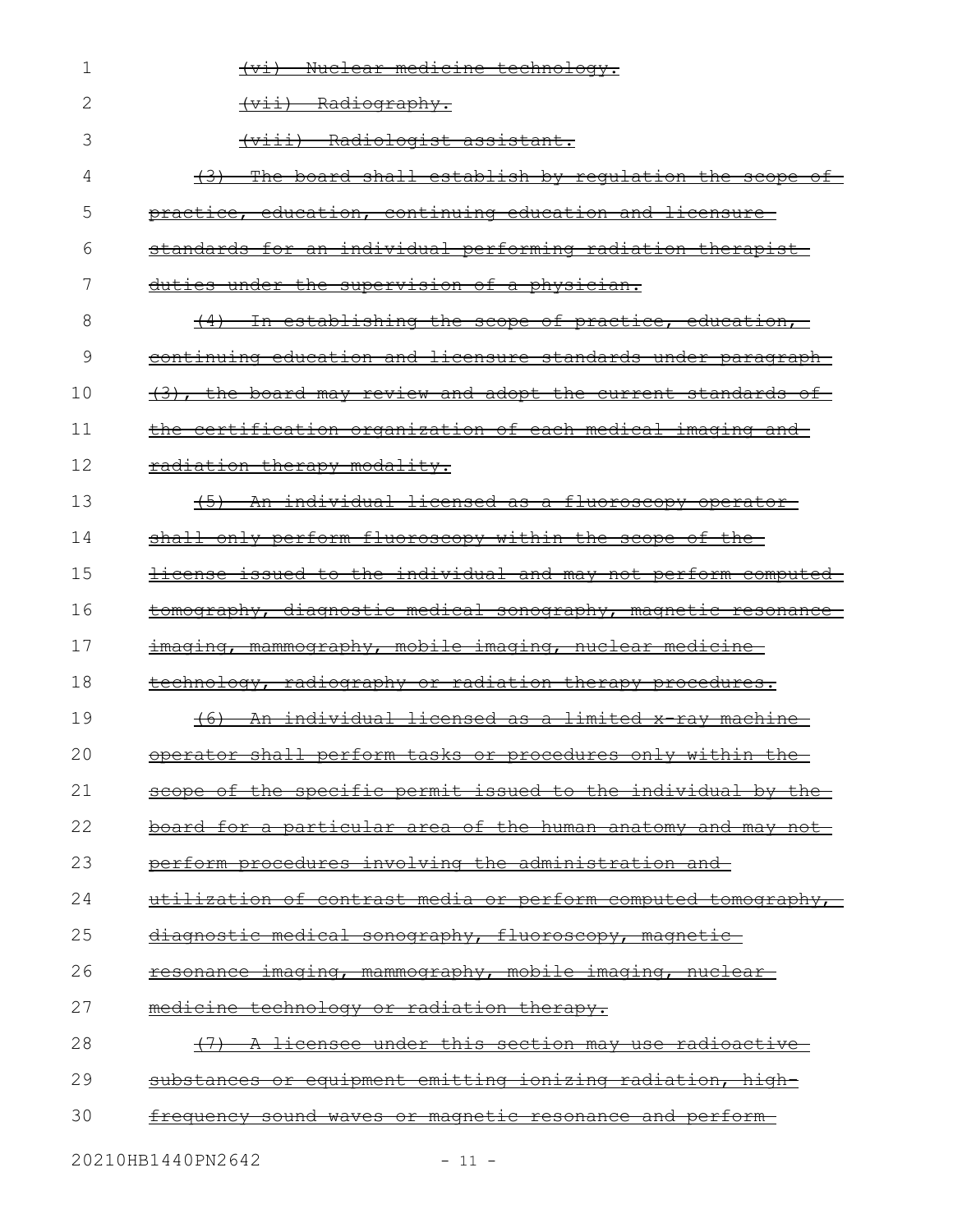| 1  | <u>medical imaging and radiation therapy procedures on humans-</u>                                                                                                                                                                                                                                                                                                                                                                                                                                                                                                                                                                                      |
|----|---------------------------------------------------------------------------------------------------------------------------------------------------------------------------------------------------------------------------------------------------------------------------------------------------------------------------------------------------------------------------------------------------------------------------------------------------------------------------------------------------------------------------------------------------------------------------------------------------------------------------------------------------------|
| 2  | diagnostic or therapeutic purposes only:                                                                                                                                                                                                                                                                                                                                                                                                                                                                                                                                                                                                                |
| 3  | <u>with a valid prescription of a person authorized-</u>                                                                                                                                                                                                                                                                                                                                                                                                                                                                                                                                                                                                |
| 4  | by the Commonwealth to prescribe medical imaging and                                                                                                                                                                                                                                                                                                                                                                                                                                                                                                                                                                                                    |
| 5  | radiation therapy procedures;                                                                                                                                                                                                                                                                                                                                                                                                                                                                                                                                                                                                                           |
| 6  | <del>(ii) under the supervision of a licensed-</del>                                                                                                                                                                                                                                                                                                                                                                                                                                                                                                                                                                                                    |
|    | practitioner; and                                                                                                                                                                                                                                                                                                                                                                                                                                                                                                                                                                                                                                       |
| 8  | within the scope of the license as specified<br>$\overbrace{ \quad }^{ \overbrace{ \quad }^{ \overbrace{ \quad }^{ \overbrace{ \quad }^{ \overline{ \quad }^{ \overline{ \quad }^{ \overline{ \quad }^{ \overline{ \quad }^{ \overline{ \quad }^{ \overline{ \quad }^{ \overline{ \quad }^{ \overline{ \quad }^{ \overline{ \quad }^{ \overline{ \quad }^{ \overline{ \quad }^{ \overline{ \quad }^{ \overline{ \quad }^{ \overline{ \quad }^{ \overline{ \quad }^{ \overline{ \quad }^{ \overline{ \quad }^{ \overline{ \quad }^{ \overline{ \quad }^{ \overline{ \quad }^{ \overline{ \quad }^{ \overline{ \quad }^{ \overline{ \quad }^{ \overline{$ |
| 9  | under this chapter and under requiations adopted by the                                                                                                                                                                                                                                                                                                                                                                                                                                                                                                                                                                                                 |
| 10 | board and in a modality for which the licensee is-                                                                                                                                                                                                                                                                                                                                                                                                                                                                                                                                                                                                      |
| 11 | <del>licensed.</del>                                                                                                                                                                                                                                                                                                                                                                                                                                                                                                                                                                                                                                    |
| 12 | (8) A licensee under this section may not make a                                                                                                                                                                                                                                                                                                                                                                                                                                                                                                                                                                                                        |
| 13 | diagnostic interpretation of an image, make a diagnosis or                                                                                                                                                                                                                                                                                                                                                                                                                                                                                                                                                                                              |
| 14 | prescribe a medication or therapy.                                                                                                                                                                                                                                                                                                                                                                                                                                                                                                                                                                                                                      |
| 15 | Current certification. - An individual currently                                                                                                                                                                                                                                                                                                                                                                                                                                                                                                                                                                                                        |
| 16 | registered and certified by a certification organization on the                                                                                                                                                                                                                                                                                                                                                                                                                                                                                                                                                                                         |
| 17 | effective date of this section shall immediately qualify for a                                                                                                                                                                                                                                                                                                                                                                                                                                                                                                                                                                                          |
| 18 | <del>license under this section.</del>                                                                                                                                                                                                                                                                                                                                                                                                                                                                                                                                                                                                                  |
| 19 | Use of title. - An individual may not indicate or<br><del>(a)</del>                                                                                                                                                                                                                                                                                                                                                                                                                                                                                                                                                                                     |
|    | 20 otherwise imply that an individual is certified or licensed to                                                                                                                                                                                                                                                                                                                                                                                                                                                                                                                                                                                       |
| 21 | perform medical imaging or radiation therapy procedures in a                                                                                                                                                                                                                                                                                                                                                                                                                                                                                                                                                                                            |
| 22 | medical imaging modality unless the individual is currently                                                                                                                                                                                                                                                                                                                                                                                                                                                                                                                                                                                             |
| 23 | <u>licensed in the medical imaging modality to perform medical-</u>                                                                                                                                                                                                                                                                                                                                                                                                                                                                                                                                                                                     |
| 24 | imaging or radiation therapy procedures.                                                                                                                                                                                                                                                                                                                                                                                                                                                                                                                                                                                                                |
| 25 | <u>(h) Fluoroscopy and computed tomography.--</u>                                                                                                                                                                                                                                                                                                                                                                                                                                                                                                                                                                                                       |
| 26 | (1) An applicant for a fluoroscopy operator license                                                                                                                                                                                                                                                                                                                                                                                                                                                                                                                                                                                                     |
| 27 | shall be a physician assistant licensed in this Commonwealth                                                                                                                                                                                                                                                                                                                                                                                                                                                                                                                                                                                            |
| 28 | who meets all of the following requirements:                                                                                                                                                                                                                                                                                                                                                                                                                                                                                                                                                                                                            |
| 29 | $(i)$ The applicant shall complete 40 hours of                                                                                                                                                                                                                                                                                                                                                                                                                                                                                                                                                                                                          |
| 30 | didactic education in radiation safety, radiation                                                                                                                                                                                                                                                                                                                                                                                                                                                                                                                                                                                                       |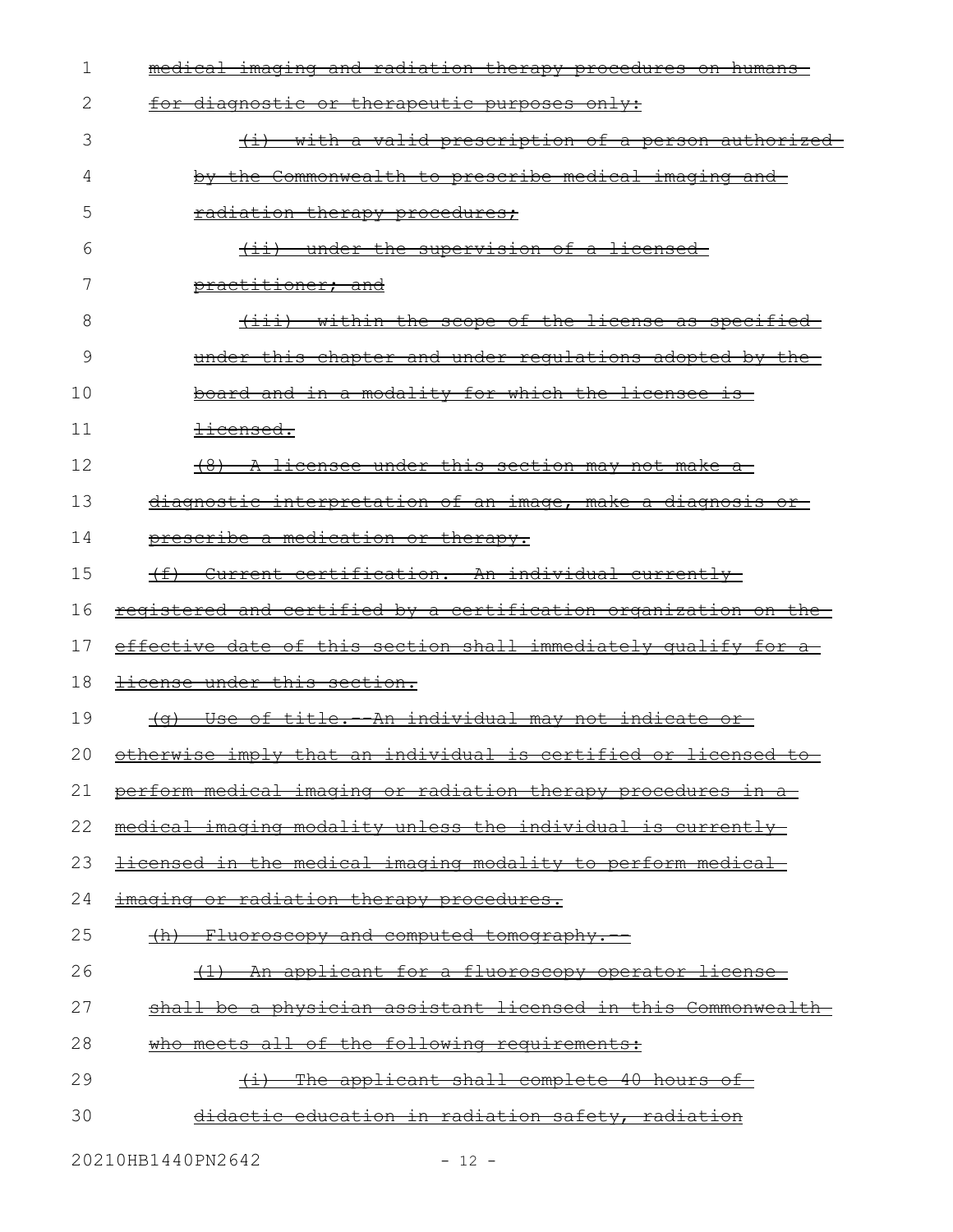| 1  | protection, equipment operation, image acquisition and         |
|----|----------------------------------------------------------------|
| 2  | patient positioning.                                           |
| 3  | The applicant shall complete 40 hours of-<br>$\leftarrow$      |
| 4  | <u>clinical education supervised by a radiologist or</u>       |
| 5  | <del>radiographer.</del>                                       |
| 6  | (iii) The applicant shall successfully complete the            |
| 7  | fluoroscopy examination of a certification organization.       |
| 8  | (2) An individual who is licensed as a fluoroscopy             |
| 9  | operator in this Commonwealth shall only perform fluoroscopy   |
| 10 | within the scope of the individual's license and may not-      |
| 11 | perform computed tomography, diagnostic medical sonography,    |
| 12 | magnetic resonance imaging, mammography, mobile imaging,       |
| 13 | nuclear medicine technology, radiography or radiation-         |
| 14 | therapy.                                                       |
| 15 | (3) On and after October 1, 2025, a licensee under this        |
| 16 | section who performs computed tomography for diagnostic        |
| 17 | purposes shall receive a certification in computed tomography  |
| 18 | by the American Registry of Radiologic Technologists, Nuclear  |
| 19 | Medicine Technologist Certification Board or other-            |
| 20 | certification organization.                                    |
| 21 | (i) Limitation or expansion of practice. Nothing in this       |
| 22 | section relating to medical imaging or radiation therapy shall |
| 23 | be construed to limit or expand the practice of a licensed     |
| 24 | practitioner.                                                  |
| 25 | (i) Exemptions. This section shall not apply to any of the     |
| 26 | following:                                                     |
| 27 | A licensed practitioner performing medical imaging-            |
| 28 | or radiation therapy procedures.                               |
| 29 |                                                                |
|    | <u>A dental hygienist currently licensed in this-</u>          |

20210HB1440PN2642 - 13 -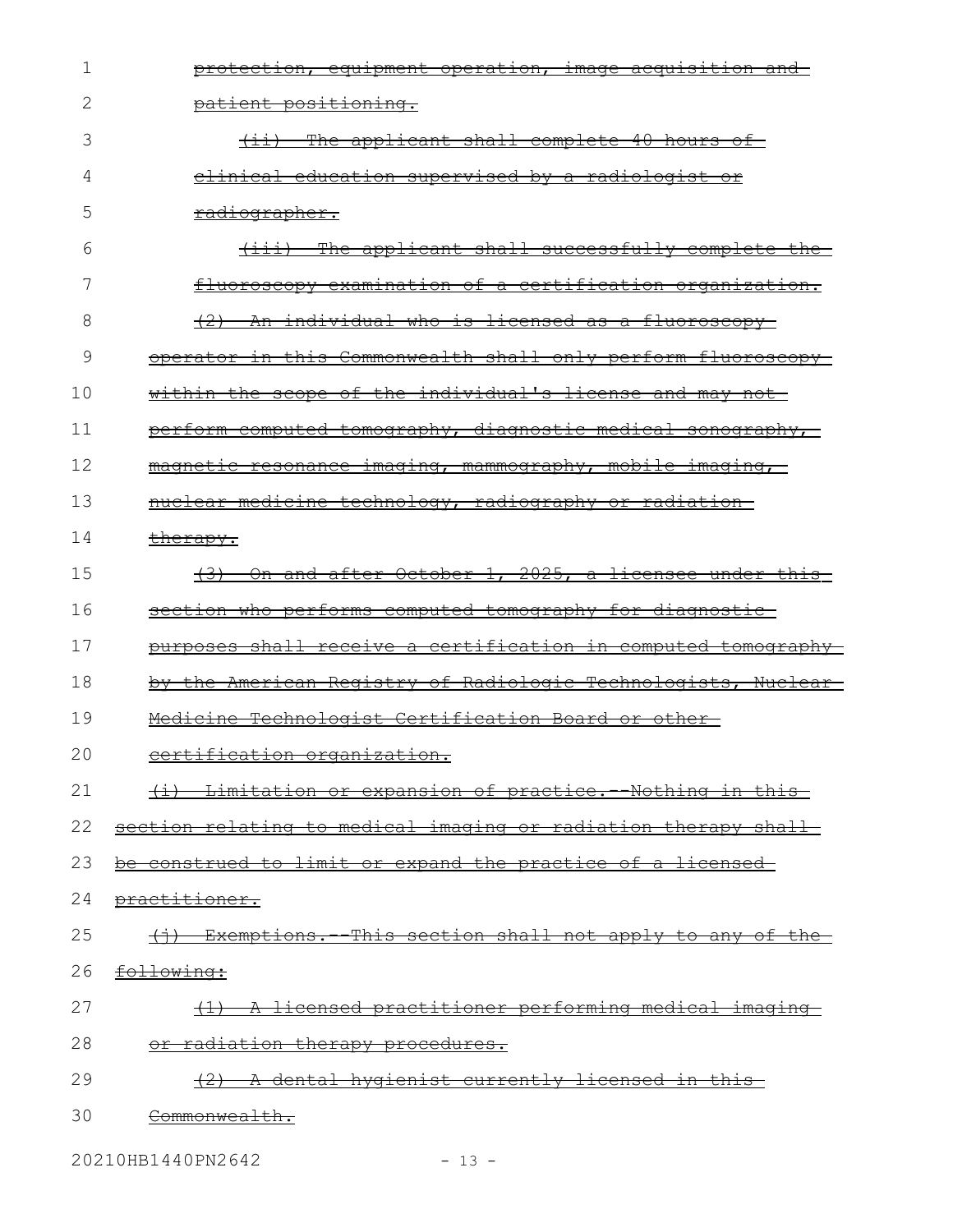(3) A dental assistant currently licensed in this

2 <del>Commonwealth</del>

1

| 3  | (4) A resident physician or student enrolled in and-                         |
|----|------------------------------------------------------------------------------|
| 4  | attending a school or college of medicine, chiropractic,                     |
| 5  | podiatry, medical imaging or radiation therapy who performs                  |
| 6  | authorized medical imaging or radiation therapy procedures on                |
| 7  | humans while under the supervision of a licensed practitioner                |
| 8  | or the supervision of an individual holding a license under                  |
| 9  | this section in the supervised modality. In accordance with                  |
| 10 | the regulations established by the board under this section,                 |
| 11 | student enrolled in a medical imaging educational program                    |
| 12 | recognized by the board may be employed by a medical facility                |
| 13 | affiliated with the educational program to perform authorized                |
| 14 | medical imaging procedures for which the student has                         |
| 15 | demonstrated competency if the medical imaging procedures are                |
| 16 | performed under the supervision of a licensed practitioner<br><del>or−</del> |
| 17 | the supervision of an individual holding a license under this                |
| 18 | section in the supervised modality.                                          |
| 19 | $+5$<br>A licensed chiropractor or an individual under the                   |
| 20 | supervision of a chiropractor who is permitted to perform x-                 |
| 21 | under the act of December $16, 1986$ (P.L.1646, No.188),<br><del>ravs</del>  |
| 22 | known as the Chiropractic Practice Act.                                      |
| 23 | An individual who is employed by the Federal<br>$+6$                         |
| 24 | Government to perform medical imaging or radiation therapy                   |
| 25 | procedures associated with the employment.                                   |
| 26 | (7) An individual performing sonography procedures                           |
| 27 | within the individual's scope of practice that is used to                    |
| 28 | assess information about a patient's immediate condition, is                 |
| 29 | limited to a focused imaging target and does not generate a                  |
| 30 | <u>recorded diagnostic medical image, including assessment of</u>            |

20210HB1440PN2642 - 14 -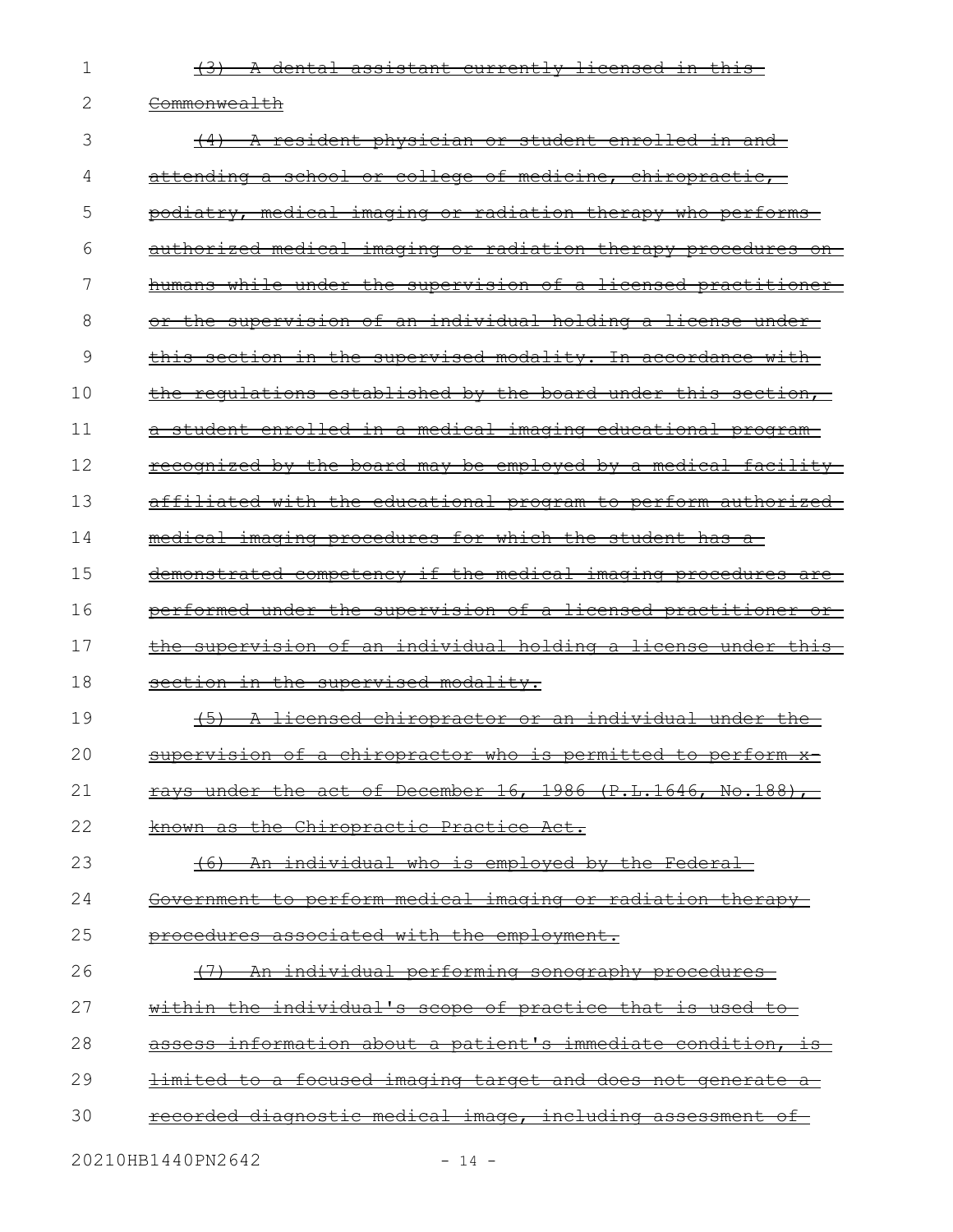| 1  | any of the following:                                                  |
|----|------------------------------------------------------------------------|
| 2  | Fetal presentation or heartbeat.<br>$\overline{)}$                     |
| 3  | <u>Fluid in a body cavity.</u>                                         |
| 4  | Foreign body position or location.<br>$\overbrace{ \pm \pm \pm}$       |
| 5  | Fetal monitoring during active labor.<br>$\overline{(+\pm \vee)}$      |
| 6  | An anatomical landmark or blood vessel for-<br>$\leftarrow$            |
| 7  | vascular access or administration of anesthesia.                       |
| 8  | An individual performing medical imaging or                            |
| 9  | radiation therapy procedures on nonhuman subjects or                   |
| 10 | <del>cadavers.</del>                                                   |
| 11 | (k) License renewal and maintenance.                                   |
| 12 | (1) A license under this section shall be subject to                   |
| 13 | biennial renewal. If at the time of application for renewal,           |
| 14 | the applicant for license renewal has verified, by oath or             |
| 15 | affirmation, that the applicant is not in violation of this            |
| 16 | section, has complied with board's regulations under this              |
| 17 | section and has paid the license renewal fee, the board shall          |
| 18 | renew the applicant's license under this section.                      |
| 19 | A licensee under this section shall maintain current                   |
| 20 | certification and registration by a certification                      |
| 21 | <u>organization throughout the licensure period and shall not be-</u>  |
| 22 | required to duplicate the continuing education hours                   |
| 23 | submitted to the certification organization. The board may             |
| 24 | <u>require a licensee under this section to submit evidence of-</u>    |
| 25 | current certification and registration by a certification              |
| 26 | organization, which shall be deemed equivalent to the                  |
| 27 | <u>continuing education requirements established by the board.</u>     |
| 28 | <u>As a condition of license renewal under this </u><br><del>(3)</del> |
| 29 | section, an individual licensed as fluoroscopy operator or             |
| 30 | <u>limited x ray machine operator shall complete continuing-</u>       |
|    | 20210HB1440PN2642<br>$-15 -$                                           |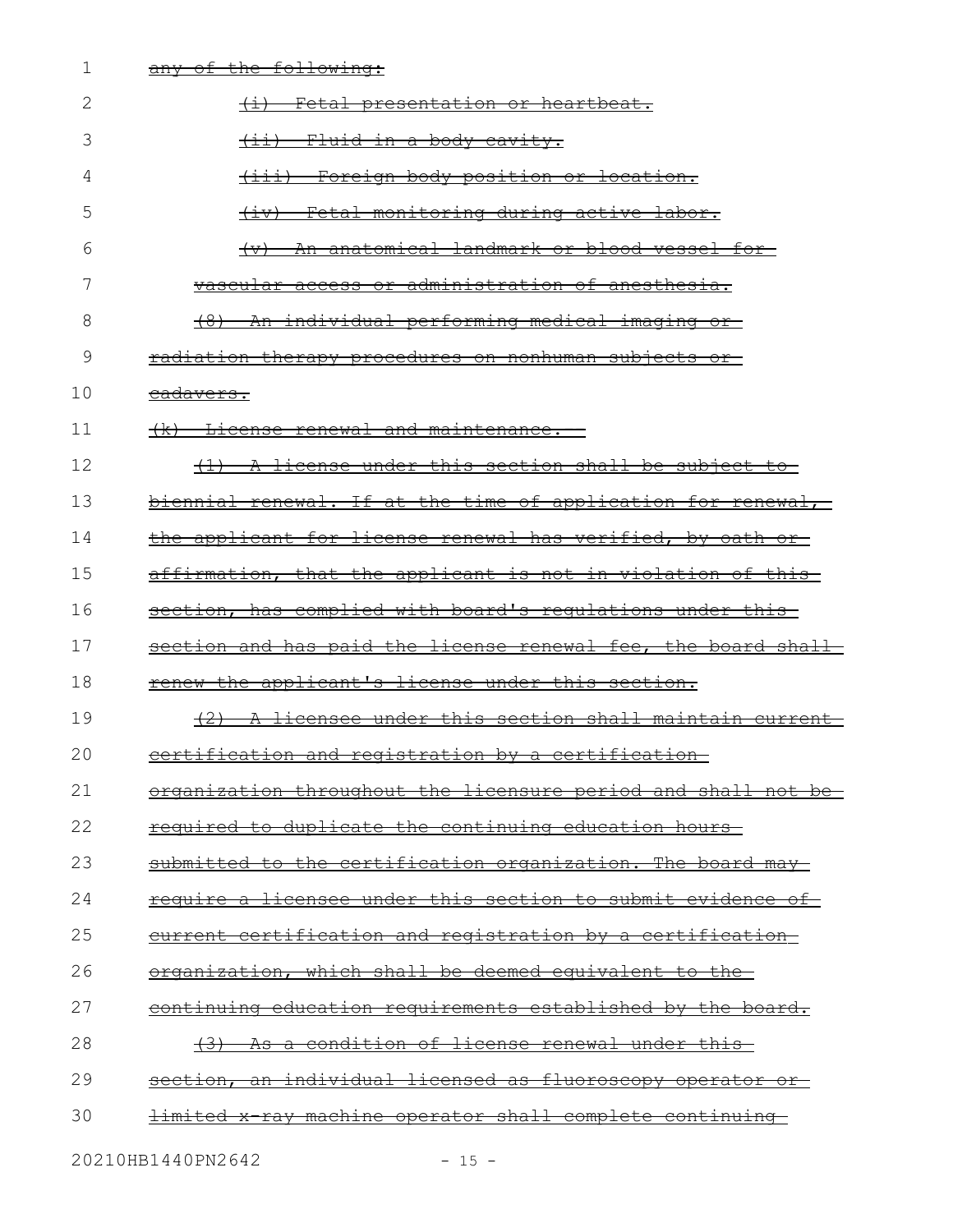| 1  | education requirements established by the board.                     |
|----|----------------------------------------------------------------------|
| 2  | $\overline{a}$<br><del>- Advisory committees.</del>                  |
| 3  | The board shall establish an ad hoc advisory-                        |
| 4  | committee consisting of medical imaging professionals,               |
| 5  | <u>radiation therapists and radiologist assistants to assist the</u> |
| 6  | board in promulgating the initial requlations for licensee           |
| 7  | qualifications, standards and scope of practice for each             |
| 8  | modality and specialization under this paragraph.                    |
| 9  | (2) The advisory committee under paragraph (1) shall                 |
| 10 | consist, at a minimum, of the following members:                     |
| 11 | (i) A radiologist licensed in this Commonwealth.                     |
| 12 | (ii) A radiographer.                                                 |
| 13 | (iii) A diagnostic medical sonographer.                              |
| 14 | (iv) A nuclear medicine technologist.                                |
| 15 | (v) A magnetic resonance imaging technologist.                       |
| 16 | (vi) A radiation therapist.                                          |
| 17 | (vii) A radiologist assistant.                                       |
| 18 | (viii) A licensee in one of the modalities under-                    |
| 19 | this section who is also a full time educator in an-                 |
| 20 | accredited program in medical imaging or radiation                   |
| 21 | <u>therapy.</u>                                                      |
| 22 | (3) The chairperson of the board shall preside over                  |
| 23 | meetings of the advisory committee under paragraph (1). The          |
| 24 | chairperson shall appoint members of the advisory committee          |
| 25 | under paragraph (1), schedule meetings and provide notice to         |
| 26 | advisory committee members. Members of the advisory committee        |
| 27 | under paragraph (1) shall be appointed from nominations              |
| 28 | submitted by associations or organizations in this                   |
| 29 | Commonwealth representing medical imaging professionals,             |
| 30 | <u>radiation therapists and radiologist assistants.</u>              |
|    |                                                                      |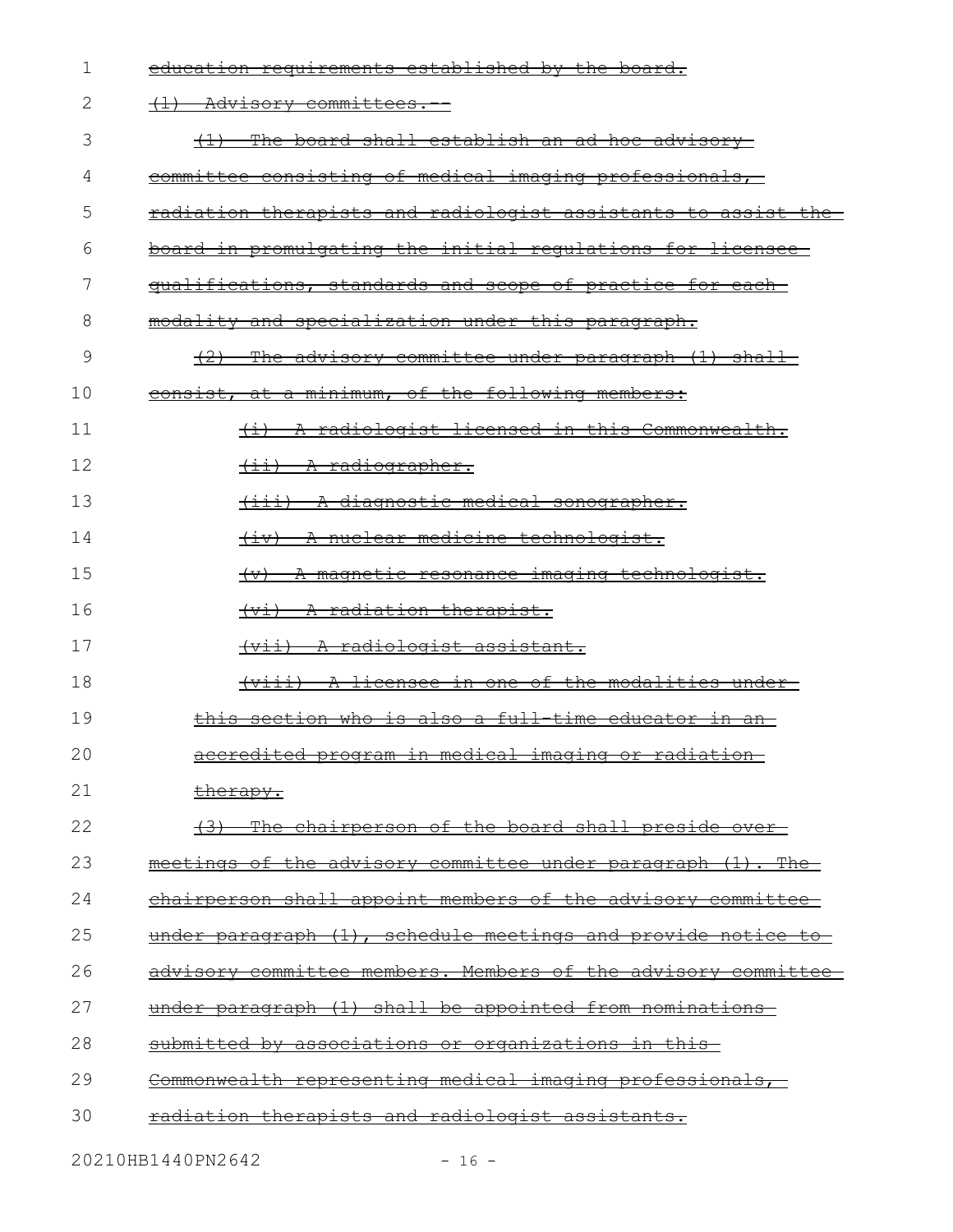SECTION 2. SECTIONS 13.1(A)(3), 13.3(F)(2), 13.4(E)(2) AND 1 **<--** 13.5(A)(1) OF THE ACT ARE AMENDED TO READ: SECTION 13.1. RESPIRATORY THERAPISTS. (A) QUALIFICATIONS.--AN INDIVIDUAL SHALL BE ELIGIBLE TO APPLY FOR LICENSURE AS A RESPIRATORY THERAPIST IF THAT INDIVIDUAL SATISFIES ALL OF THE FOLLOWING: \* \* \* (3) HAS PROVED TO THE SATISFACTION OF THE BOARD THAT THE INDIVIDUAL IS OF GOOD MORAL CHARACTER AND IS NOT UNFIT OR UNABLE TO PRACTICE AS A RESPIRATORY THERAPIST BY REASON OF PHYSICAL OR MENTAL IMPAIRMENT. IN ASSESSING THE MORAL CHARACTER OF AN APPLICANT WITH A CRIMINAL CONVICTION, THE BOARD SHALL CONDUCT AN INDIVIDUALIZED ASSESSMENT IN ACCORDANCE WITH 63 PA.C.S. § 3113 (RELATING TO CONSIDERATION OF CRIMINAL CONVICTIONS). \* \* \* SECTION 13.3. PERFUSIONIST. \* \* \* (F) QUALIFICATIONS.--AN APPLICANT SHALL BE LICENSED TO PRACTICE PERFUSION UNDER THIS ACT IF THE APPLICANT MEETS ALL OF 20 THE FOLLOWING QUALIFICATIONS AND HAS OTHERWISE COMPLIED WITH THE PROVISIONS OF THIS ACT: \* \* \* (2) THE PERSON IS OF GOOD MORAL CHARACTER. IN ASSESSING THE MORAL CHARACTER OF AN APPLICANT WITH A CRIMINAL CONVICTION, THE BOARD SHALL CONDUCT AN INDIVIDUALIZED ASSESSMENT IN ACCORDANCE WITH 63 PA.C.S. § 3113 (RELATING TO CONSIDERATION OF CRIMINAL CONVICTIONS). \* \* \* 30 SECTION 13.4. GENETIC COUNSELOR. 2 3 4 5 6 7 8 9 10 11 12 13 14 15 16 17 18 19 21 22 23 24 25 26 27 28 29

20210HB1440PN2642 - 17 -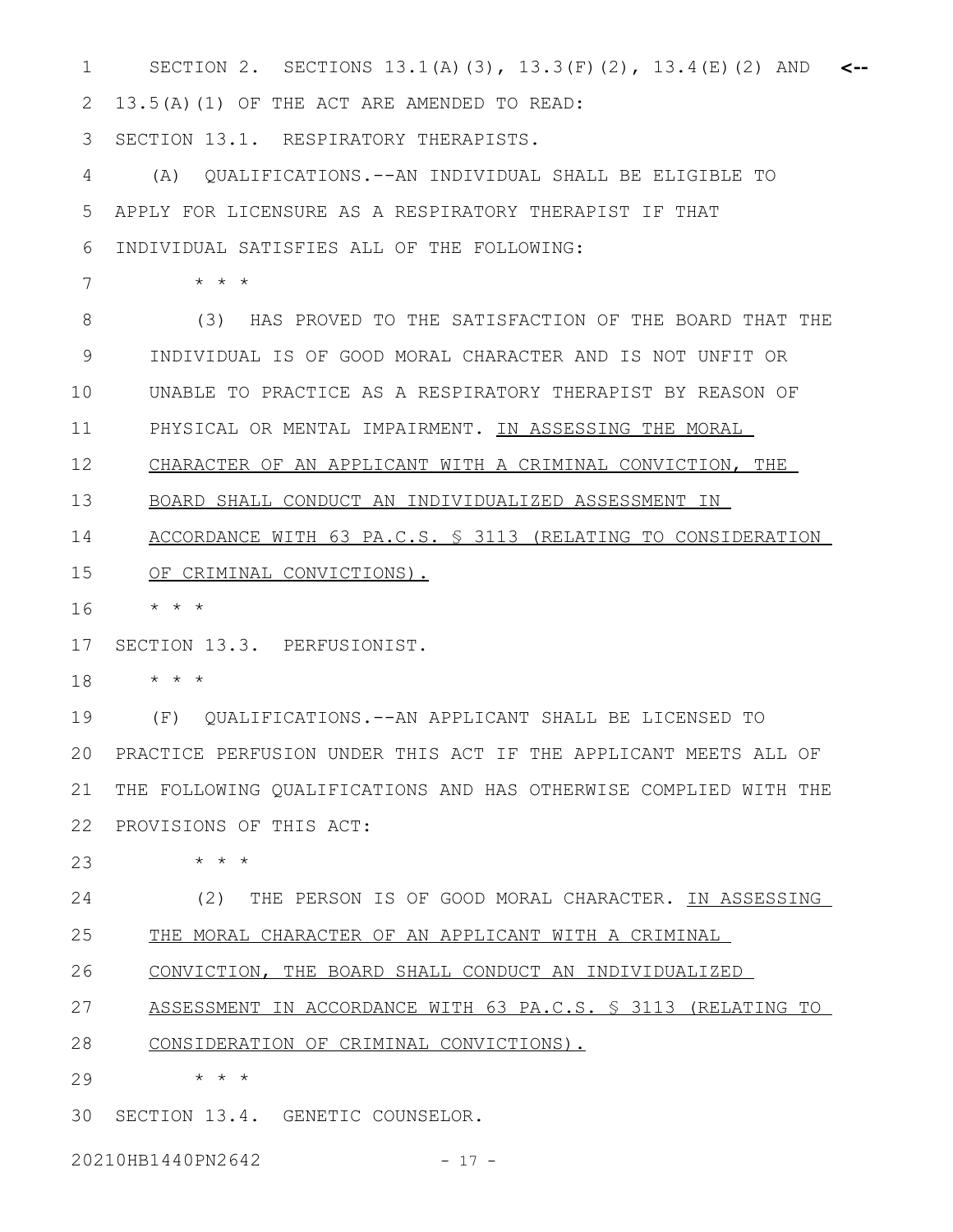\* \* \* 1

(E) QUALIFICATIONS.--AN APPLICANT SHALL BE LICENSED TO PRACTICE GENETIC COUNSELING UNDER THIS ACT IF THE APPLICANT MEETS ALL OF THE FOLLOWING QUALIFICATIONS AND HAS OTHERWISE COMPLIED WITH THE PROVISIONS OF THIS ACT: 2 3 4 5

\* \* \* 6

(2) THE PERSON IS OF GOOD MORAL CHARACTER. IN ASSESSING 7

THE MORAL CHARACTER OF AN APPLICANT WITH A CRIMINAL 8

CONVICTION, THE BOARD SHALL CONDUCT AN INDIVIDUALIZED 9

 ASSESSMENT IN ACCORDANCE WITH 63 PA.C.S. § 3113 (RELATING TO 10

CONSIDERATION OF CRIMINAL CONVICTIONS). 11

\* \* \* 12

SECTION 13.5. PROSTHETISTS, ORTHOTISTS, PEDORTHISTS AND 13

ORTHOTIC FITTERS. 14

(A) LICENSURE QUALIFICATIONS.--TO QUALIFY FOR LICENSURE TO PRACTICE PROSTHETICS, ORTHOTICS, PEDORTHICS OR ORTHOTIC FITTING, AN APPLICANT SHALL: 15 16 17

(1) BE OF GOOD MORAL CHARACTER. IN ASSESSING THE MORAL 18

CHARACTER OF AN APPLICANT WITH A CRIMINAL CONVICTION, THE 19

BOARD SHALL CONDUCT AN INDIVIDUALIZED ASSESSMENT IN 20

 ACCORDANCE WITH 63 PA.C.S. § 3113 (RELATING TO CONSIDERATION 21

OF CRIMINAL CONVICTIONS). 22

\* \* \* 23

SECTION 3. THE ACT IS AMENDED BY ADDING A SECTION TO READ: 24

SECTION 13.7. MEDICAL IMAGING PROFESSIONALS, RADIATION 25

THERAPISTS AND RADIOLOGIST ASSISTANTS. 26

 (A) LICENSE REQUIRED.--BEGINNING TWO YEARS AFTER THE 27

EFFECTIVE DATE OF THIS SECTION, IT SHALL BE UNLAWFUL FOR AN 28

INDIVIDUAL WHO IS NOT LICENSED UNDER THIS SECTION TO PERFORM OR 29

OFFER TO PERFORM MEDICAL IMAGING OR RADIATION THERAPY PROCEDURES 30

20210HB1440PN2642 - 18 -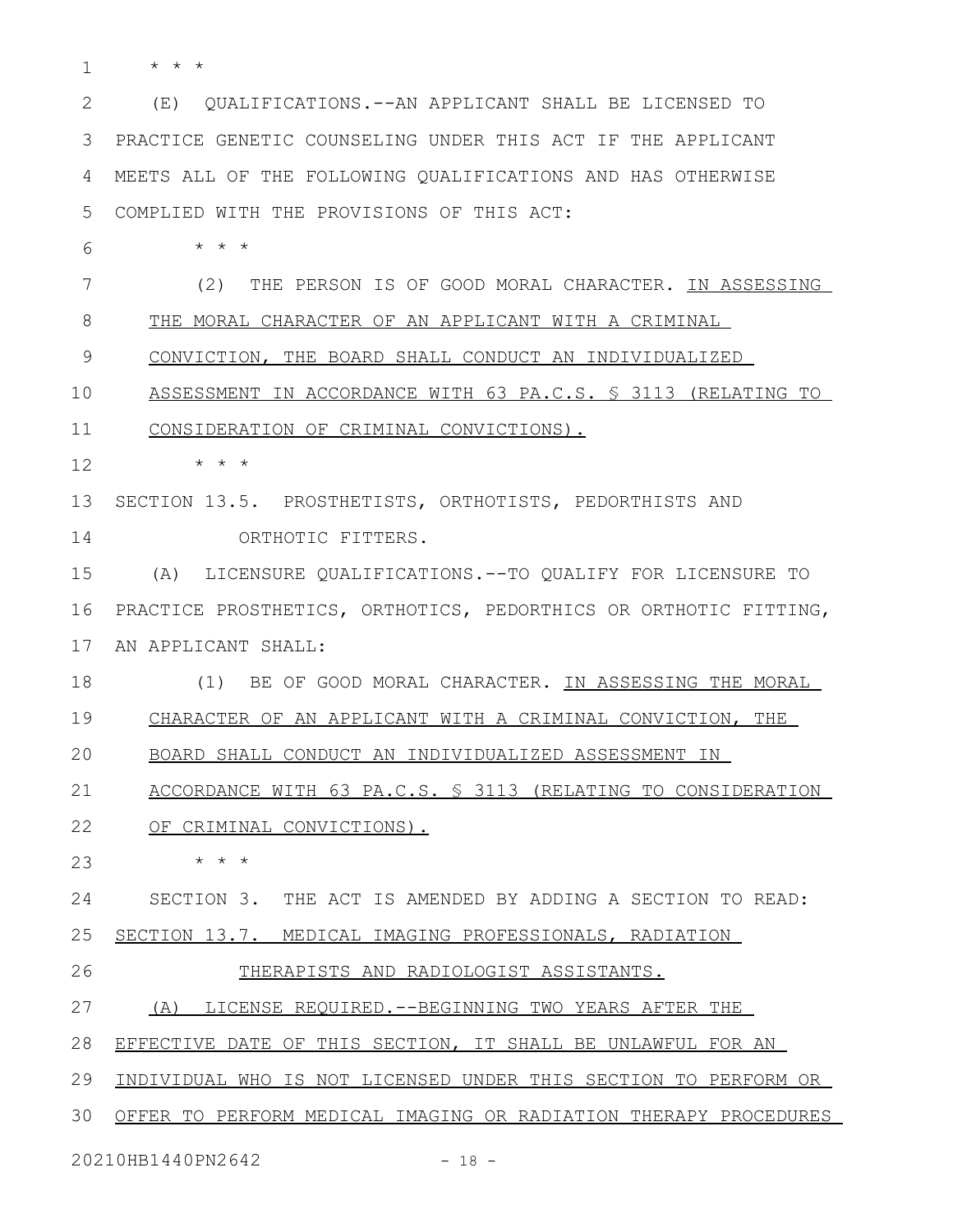| 1             | ON HUMANS FOR DIAGNOSTIC, INTERVENTIONAL OR THERAPEUTIC PURPOSES |
|---------------|------------------------------------------------------------------|
| 2             | OR PRACTICE AS A MEDICAL IMAGING PROFESSIONAL, RADIATION         |
| 3             | THERAPIST OR RADIOLOGIST ASSISTANT.                              |
| 4             | MEDICAL IMAGING PROFESSIONAL LICENSE. -- THE BOARD SHALL<br>(B)  |
| 5             | ISSUE A LICENSE AS A MEDICAL IMAGING PROFESSIONAL TO AN          |
| 6             | APPLICANT WHO MEETS ALL OF THE FOLLOWING REQUIREMENTS:           |
| 7             | IS AT LEAST 18 YEARS OF AGE.<br>(1)                              |
| $8\,$         | (2)<br>SUBMITS AN APPLICATION AND THE REQUIRED FEE AS            |
| $\mathcal{G}$ | ESTABLISHED BY THE BOARD BY REGULATION.                          |
| 10            | (3)<br>IS OF GOOD MORAL CHARACTER. IN ASSESSING THE MORAL        |
| 11            | CHARACTER OF AN APPLICANT WITH A CRIMINAL CONVICTION, THE        |
| 12            | BOARD SHALL CONDUCT AN INDIVIDUALIZED ASSESSMENT IN              |
| 13            | ACCORDANCE WITH 63 PA.C.S. § 3113 (RELATING TO CONSIDERATION     |
| 14            | OF CRIMINAL CONVICTIONS).                                        |
| 15            | (4)<br>HAS A HIGH SCHOOL DIPLOMA OR ITS EQUIVALENT.              |
| 16            | (5)<br>SATISFACTORILY COMPLETES A COURSE OF STUDY IN             |
| 17            | DIAGNOSTIC MEDICAL SONOGRAPHY, MAGNETIC RESONANCE IMAGING,       |
| 18            | NUCLEAR MEDICINE TECHNOLOGY OR RADIOGRAPHY OR AN EQUIVALENT      |
| 19            | COURSE OF STUDY DETERMINED BY THE BOARD.                         |
| 20            | PASSES AN APPLICABLE MODALITY OR SPECIALIZATION<br>(6)           |
| 21            | EXAMINATION ADMINISTERED BY A CERTIFICATION ORGANIZATION         |
| 22            | APPROVED BY THE BOARD.                                           |
| 23            | (C) MEDICAL IMAGING PROFESSIONAL SCOPE OF PRACTICE.--A           |
| 24            | MEDICAL IMAGING PROFESSIONAL SHALL ONLY PERFORM THE FUNCTIONS OF |
| 25            | THE MODALITY IN WHICH THE MEDICAL IMAGING PROFESSIONAL HAS       |
| 26            | RECEIVED EDUCATION AND TRAINING, AND CERTIFICATION BY A          |
| 27            | CERTIFICATION ORGANIZATION. THE FUNCTIONS UNDER THIS SUBSECTION  |
| 28            | SHALL INCLUDE ANY OF THE FOLLOWING:                              |
| 29            | (1)<br>DIAGNOSTIC MEDICAL SONOGRAPHY.                            |
| 30            | (2)<br>MAGNETIC RESONANCE IMAGING.                               |
|               |                                                                  |

20210HB1440PN2642 - 19 -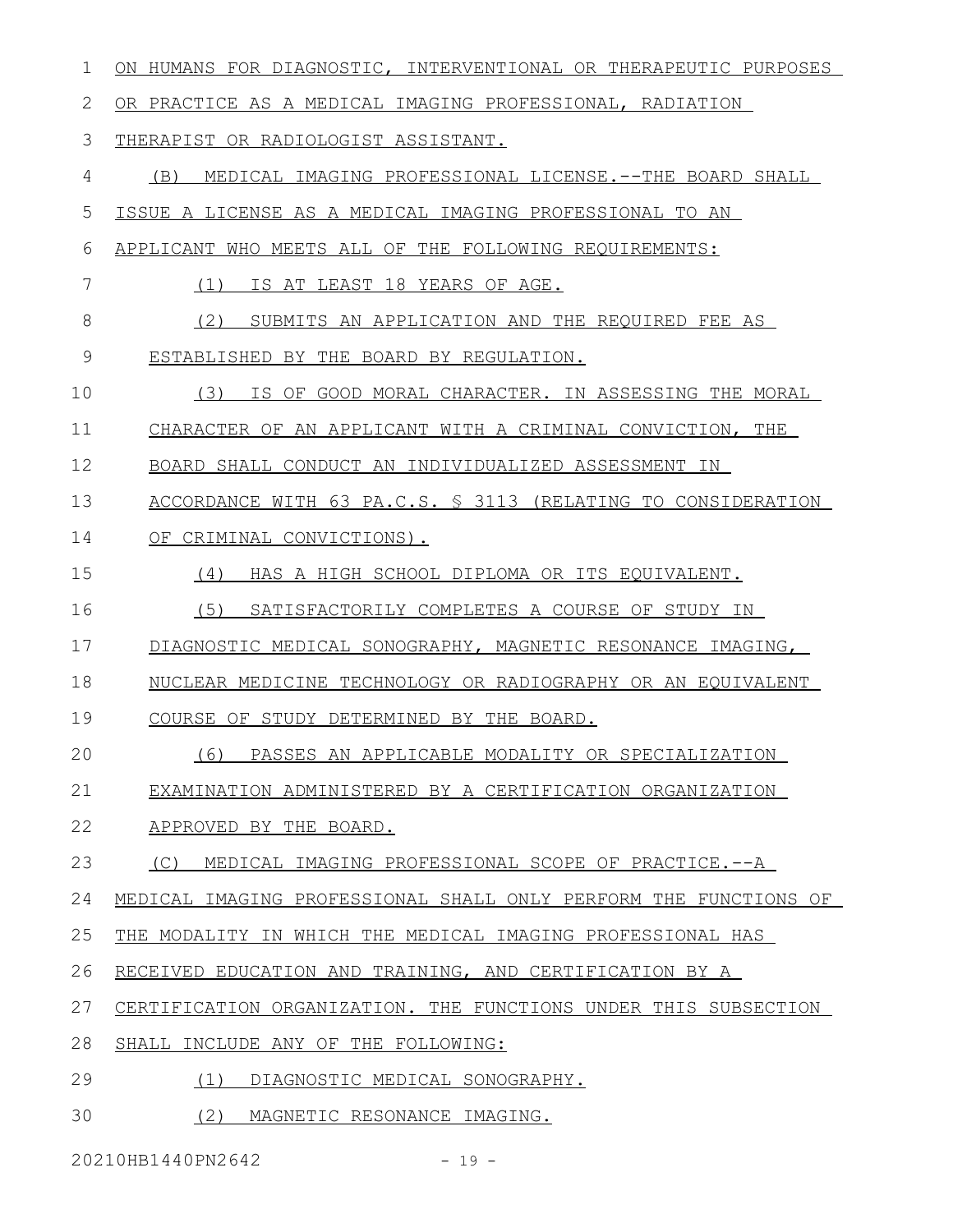| $\mathbf 1$ | (3)<br>NUCLEAR MEDICINE TECHNOLOGY.                            |
|-------------|----------------------------------------------------------------|
| 2           | (4)<br>RADIOGRAPHY.                                            |
| 3           | RADIATION THERAPIST LICENSE. -- THE BOARD SHALL ISSUE A<br>(D) |
| 4           | LICENSE AS A RADIATION THERAPIST TO AN APPLICANT WHO MEETS ALL |
| 5           | OF THE FOLLOWING REQUIREMENTS:                                 |
| 6           | IS AT LEAST 18 YEARS OF AGE.<br>(1)                            |
| 7           | (2)<br>SUBMITS AN APPLICATION AND THE REQUIRED FEE AS          |
| 8           | ESTABLISHED BY THE BOARD BY REGULATION.                        |
| 9           | (3)<br>IS OF GOOD MORAL CHARACTER. IN ASSESSING THE MORAL      |
| 10          | CHARACTER OF AN APPLICANT WITH A CRIMINAL CONVICTION, THE      |
| 11          | BOARD SHALL CONDUCT AN INDIVIDUALIZED ASSESSMENT IN            |
| 12          | ACCORDANCE WITH 63 PA.C.S. § 3113.                             |
| 13          | (4)<br>HAS A HIGH SCHOOL DIPLOMA OR ITS EQUIVALENT.            |
| 14          | (5)<br>SATISFACTORILY COMPLETES A COURSE OF STUDY IN           |
| 15          | RADIATION THERAPY OR AN EQUIVALENT COURSE OF STUDY DETERMINED  |
| 16          | BY THE BOARD.                                                  |
| 17          | (6)<br>PASSES AN APPLICABLE RADIATION THERAPY EXAMINATION      |
| 18          | ADMINISTERED BY A CERTIFICATION ORGANIZATION APPROVED BY THE   |
| 19          | BOARD.                                                         |
| 20          | (E) RADIATION THERAPIST SCOPE OF PRACTICE.--A RADIATION        |
| 21          | THERAPIST MAY USE IONIZING RADIATION TO DELIVER RADIATION      |
| 22          | THERAPY TREATMENTS, PERFORM TREATMENT SIMULATION USING MEDICAL |
| 23          | IMAGING MODALITIES, PLAN TREATMENT PROCEDURES AND DOSIMETRIC   |
| 24          | CALCULATIONS AS PRESCRIBED BY A RADIATION ONCOLOGIST.          |
| 25          | RADIOLOGIST ASSISTANT LICENSE.--THE BOARD SHALL ISSUE A<br>(F) |
| 26          | LICENSE AS A RADIOLOGY ASSISTANT TO AN APPLICANT WHO MEETS ALL |
| 27          | OF THE FOLLOWING REQUIREMENTS:                                 |
| 28          | IS AT LEAST 18 YEARS OF AGE.<br>(1)                            |
| 29          | (2)<br>SUBMITS AN APPLICATION AND THE REQUIRED FEE AS          |
| 30          | ESTABLISHED BY THE BOARD BY REGULATION.                        |

20210HB1440PN2642 - 20 -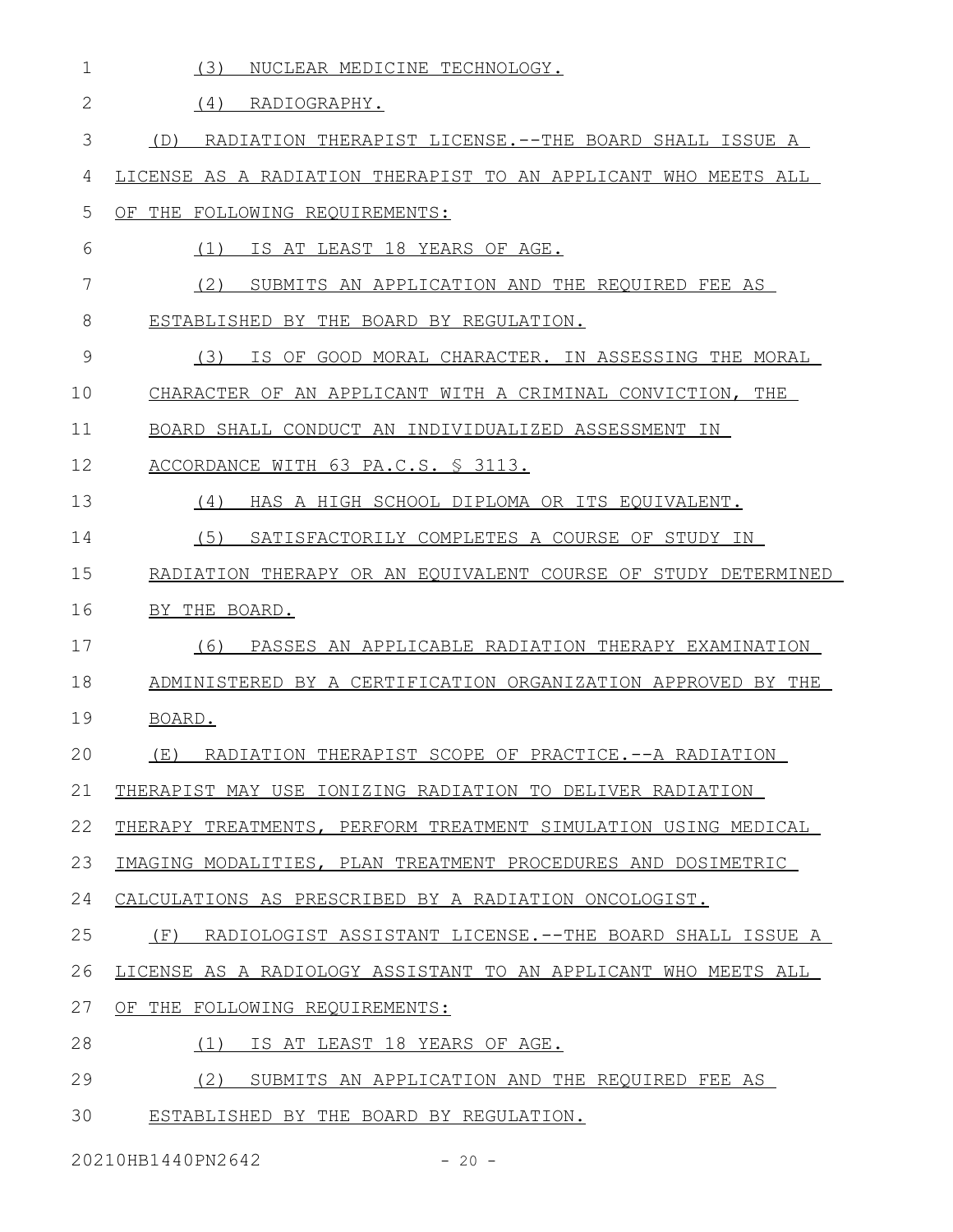| $\mathbf 1$ | IS OF GOOD MORAL CHARACTER. IN ASSESSING THE MORAL<br>(3)     |
|-------------|---------------------------------------------------------------|
| 2           | CHARACTER OF AN APPLICANT WITH A CRIMINAL CONVICTION, THE     |
| 3           | BOARD SHALL CONDUCT AN INDIVIDUALIZED ASSESSMENT IN           |
| 4           | ACCORDANCE WITH 63 PA.C.S. § 3113.                            |
| 5           | (4)<br>HAS A HIGH SCHOOL DIPLOMA OR ITS EQUIVALENT.           |
| 6           | (5)<br>SATISFACTORILY COMPLETES A COURSE OF STUDY IN          |
| 7           | RADIOLOGIST ASSISTANT OR AN EQUIVALENT COURSE OF STUDY        |
| 8           | DETERMINED BY THE BOARD.                                      |
| 9           | (6)<br>PASSES AN APPLICABLE RADIOLOGIST ASSISTANT             |
| 10          | EXAMINATION ADMINISTERED BY A CERTIFICATION ORGANIZATION      |
| 11          | APPROVED BY THE BOARD.                                        |
| 12          | HOLDS A CURRENT LICENSE, CERTIFICATION OR<br>(7)              |
| 13          | REGISTRATION AS A RADIOGRAPHER AND RADIOLOGIST ASSISTANT      |
| 14          | ISSUED BY A CERTIFICATION ORGANIZATION APPROVED BY THE BOARD. |
| 15          | (G)<br>RADIOLOGIST ASSISTANT SCOPE OF PRACTICE.--             |
| 16          | A RADIOLOGIST ASSISTANT MAY PERFORM ADVANCED<br>(1)           |
| 17          | DIAGNOSTIC IMAGING PROCEDURES UNDER THE DIRECTION OF A        |
| 18          | SUPERVISING RADIOLOGIST. THE PROCEDURES UNDER THIS SUBSECTION |
| 19          | SHALL INCLUDE, BUT ARE NOT LIMITED TO, ANY OF THE FOLLOWING:  |
| 20          | (I) ENTERAL AND PARENTERAL PROCEDURES.                        |
| 21          | INJECTION OF DIAGNOSTIC AGENTS AND PHYSICIAN-<br>(II)         |
| 22          | PRESCRIBED MEDICATIONS.                                       |
| 23          | DIAGNOSTIC AND THERAPEUTIC ASPIRATIONS AND<br>(III)           |
| 24          | LOCALIZATIONS.                                                |
| 25          | RADIOLOGIST DIRECTED INVASIVE PROCEDURES.<br>(IV)             |
| 26          | (V)<br>FLUOROSCOPY PROCEDURES.                                |
| 27          | (2)<br>A RADIOLOGIST ASSISTANT MAY NOT INTERPRET IMAGING,     |
| 28          | RENDER DIAGNOSES OR PRESCRIBE MEDICATION OR THERAPIES.        |
| 29          | (3)<br>A RADIOLOGIST ASSISTANT AND THE SUPERVISING            |
| 30          | RADIOLOGIST SHALL ESTABLISH CLINICAL PROTOCOLS IN ACCORDANCE  |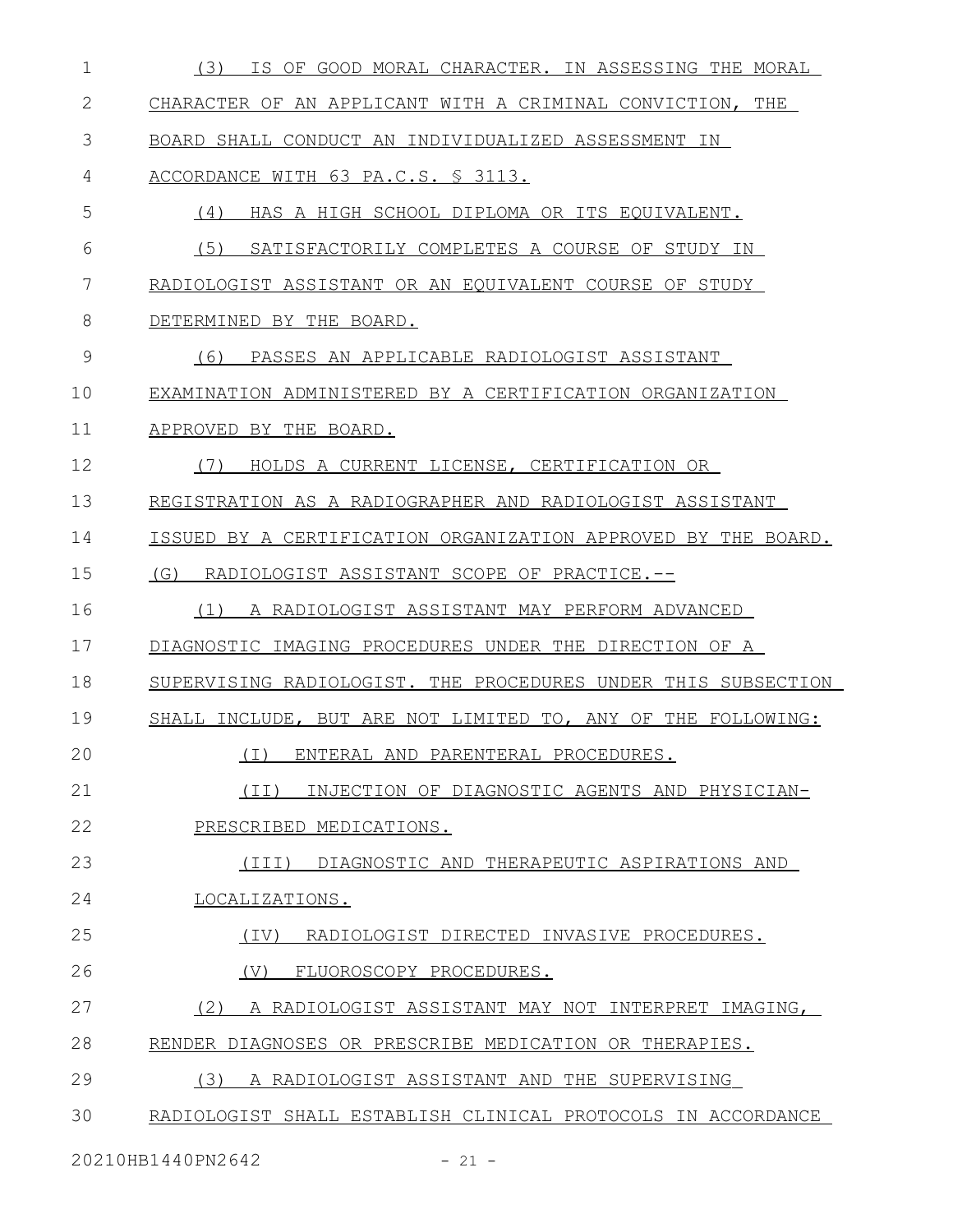| $\mathbf 1$ | WITH THIS PARAGRAPH. THE CLINICAL PROTOCOLS SHALL IDENTIFY     |
|-------------|----------------------------------------------------------------|
| 2           | AND BE SIGNED BY THE RADIOLOGIST ASSISTANT AND SUPERVISING     |
| 3           | RADIOLOGIST. THE CLINICAL PROTOCOLS SHALL DESCRIBE THE MANNER  |
| 4           | AND FREQUENCY IN WHICH THE RADIOLOGIST ASSISTANT REGULARLY     |
| 5           | COMMUNICATES WITH THE SUPERVISING RADIOLOGIST. THE CLINICAL    |
| 6           | PROTOCOLS SHALL INCLUDE PROCEDURES PERFORMED BY THE            |
| 7           | RADIOLOGIST ASSISTANT, THE LEVEL OF SUPERVISION PROVIDED BY    |
| 8           | THE SUPERVISING RADIOLOGIST AND THE LOCATION OF THE PRACTICE   |
| 9           | DESIGNATED BY THE SUPERVISING RADIOLOGIST. UPON UPDATING THE   |
| 10          | CLINICAL PROTOCOLS, THE SUPERVISING RADIOLOGIST SHALL SUBMIT   |
| 11          | UPDATED CLINICAL PROTOCOLS TO THE BOARD FOR REVIEW. NOTHING    |
| 12          | IN THIS PARAGRAPH SHALL BE CONSTRUED TO REOUIRE THE CLINICAL   |
| 13          | PROTOCOLS TO BE APPROVED BY THE BOARD.                         |
| 14          | CURRENT PRACTITIONERS.--THE BOARD SHALL ISSUE A LICENSE<br>(H) |
| 15          | UNDER THIS SECTION TO AN INDIVIDUAL PRACTICING AS A MEDICAL    |
| 16          | IMAGING PROFESSIONAL, RADIATION THERAPIST OR RADIOLOGIST       |
| 17          | ASSISTANT ON THE EFFECTIVE DATE OF THIS SECTION IF THE         |
| 18          | INDIVIDUAL MEETS ALL OF THE FOLLOWING REQUIREMENTS WITHIN TWO  |
| 19          | YEARS OF THE EFFECTIVE DATE OF THIS SECTION:                   |
| 20          | (1) IS AT LEAST 18 YEARS OF AGE.                               |
| 21          | (2)<br>SUBMITS AN APPLICATION AND THE REOUIRED FEE AS          |
| 22          | ESTABLISHED BY THE BOARD BY REGULATION.                        |
| 23          | IS OF GOOD MORAL CHARACTER. IN ASSESSING THE MORAL<br>(3)      |
| 24          | CHARACTER OF AN INDIVIDUAL WITH A CRIMINAL CONVICTION, THE     |
| 25          | BOARD SHALL CONDUCT AN INDIVIDUALIZED ASSESSMENT IN            |
| 26          | ACCORDANCE WITH 63 PA.C.S. § 3113.                             |
| 27          | HOLDS A CURRENT LICENSE, CERTIFICATION OR<br>(4)               |
| 28          | REGISTRATION AS A MEDICAL IMAGING PROFESSIONAL, RADIATION      |
| 29          | THERAPIST OR RADIOLOGIST ASSISTANT ISSUED BY A CERTIFICATION   |
| 30          | ORGANIZATION APPROVED BY THE BOARD.                            |

20210HB1440PN2642 - 22 -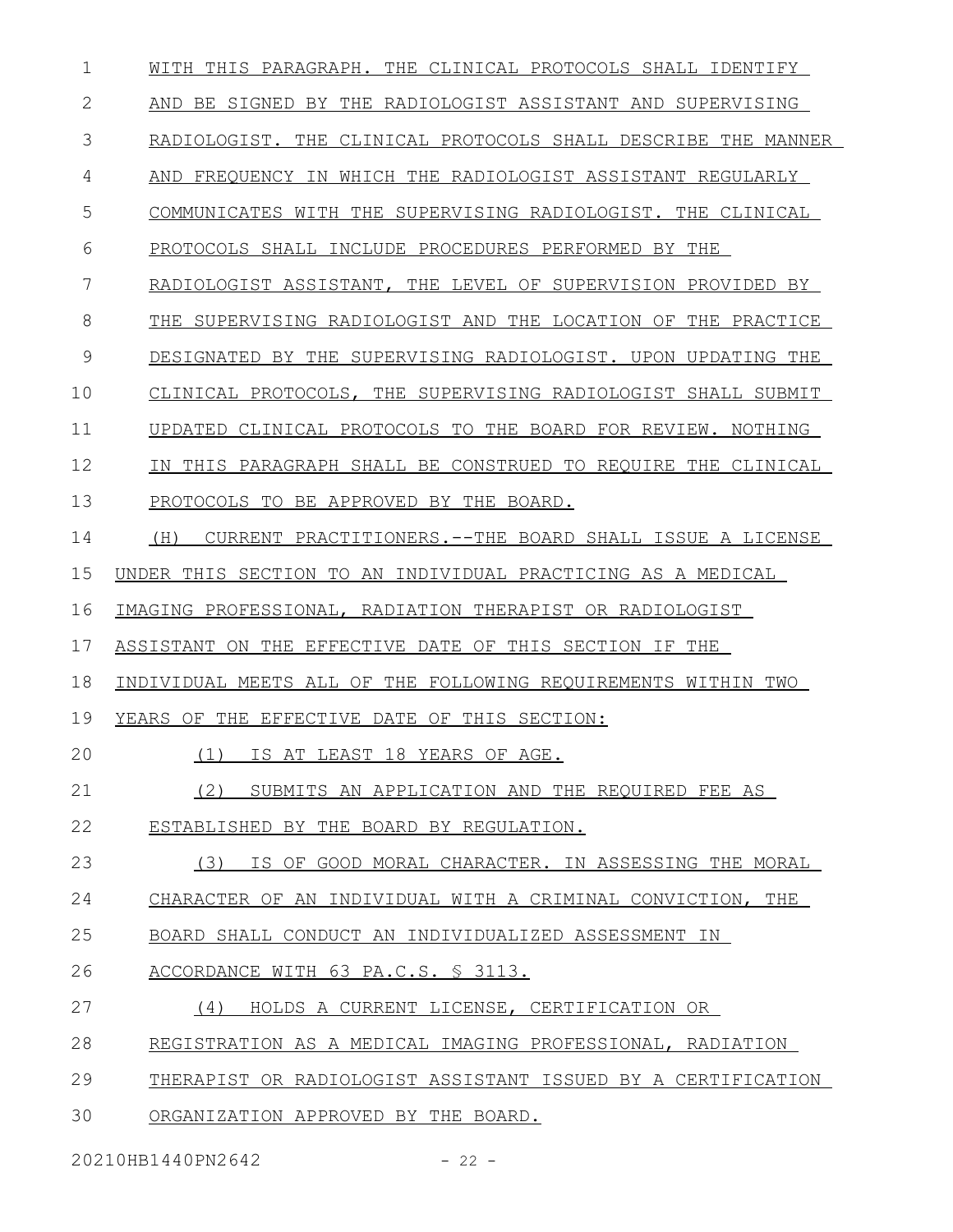(I) USE OF TITLE.--ONLY AN INDIVIDUAL WHO HOLDS AN ACTIVE LICENSE UNDER THIS SECTION MAY DO ANY OF THE FOLLOWING: (1) HOLD ONESELF OUT AS A LICENSED MEDICAL IMAGING PROFESSIONAL, RADIATION THERAPIST OR RADIOLOGIST ASSISTANT. (2) USE A TITLE INDICATING THE SPECIFIC MODALITY FOR WHICH THE INDIVIDUAL IS LICENSED UNDER THIS SECTION. (3) USE ANY WORDS, SYMBOLS OR ABBREVIATIONS INDICATING THE SPECIFIC MODALITY FOR WHICH THE INDIVIDUAL IS LICENSED UNDER THIS SECTION. (J) EXEMPTIONS.--THE LICENSURE REQUIREMENTS UNDER THIS SECTION SHALL NOT APPLY TO ANY OF THE FOLLOWING: (1) AN INDIVIDUAL LICENSED IN THIS COMMONWEALTH WHOSE SCOPE OF PRACTICE INCLUDES PERFORMING MEDICAL IMAGING OR RADIATION THERAPY PROCEDURES. (2) AUXILIARY PERSONNEL UNDER THE SUPERVISION OF A LICENSED CHIROPRACTOR WHO IS PERMITTED TO PERFORM X-RAYS UNDER THE ACT OF DECEMBER 16, 1986 (P.L.1646, NO.188), KNOWN AS THE CHIROPRACTIC PRACTICE ACT. (3) AUXILIARY PERSONNEL UNDER THE SUPERVISION OF A LICENSED DENTIST WHO IS AUTHORIZED TO PERFORM X-RAYS UNDER SECTION 11.4 OF THE ACT OF MAY 1, 1933 (P.L.216, NO.76), KNOWN AS THE DENTAL LAW. (4) AUXILIARY PERSONNEL UNDER THE SUPERVISION OF A DOCTOR OF PODIATRIC MEDICINE WHO IS PERMITTED TO PERFORM X- RAYS UNDER SECTION 21.2 OF THE ACT OF MARCH 2, 1956 (1955 P.L.1206, NO.375), KNOWN AS THE PODIATRY PRACTICE ACT. (5) AN INDIVIDUAL PERFORMING SONOGRAPHY PROCEDURES WITHIN THE INDIVIDUAL'S SCOPE OF PRACTICE THAT IS USED TO ASSESS INFORMATION ABOUT A PATIENT'S IMMEDIATE CONDITION, IS LIMITED TO A FOCUSED IMAGING TARGET AND DOES NOT GENERATE A 1 2 3 4 5 6 7 8 9 10 11 12 13 14 15 16 17 18 19 20 21 22 23 24 25 26 27 28 29 30

20210HB1440PN2642 - 23 -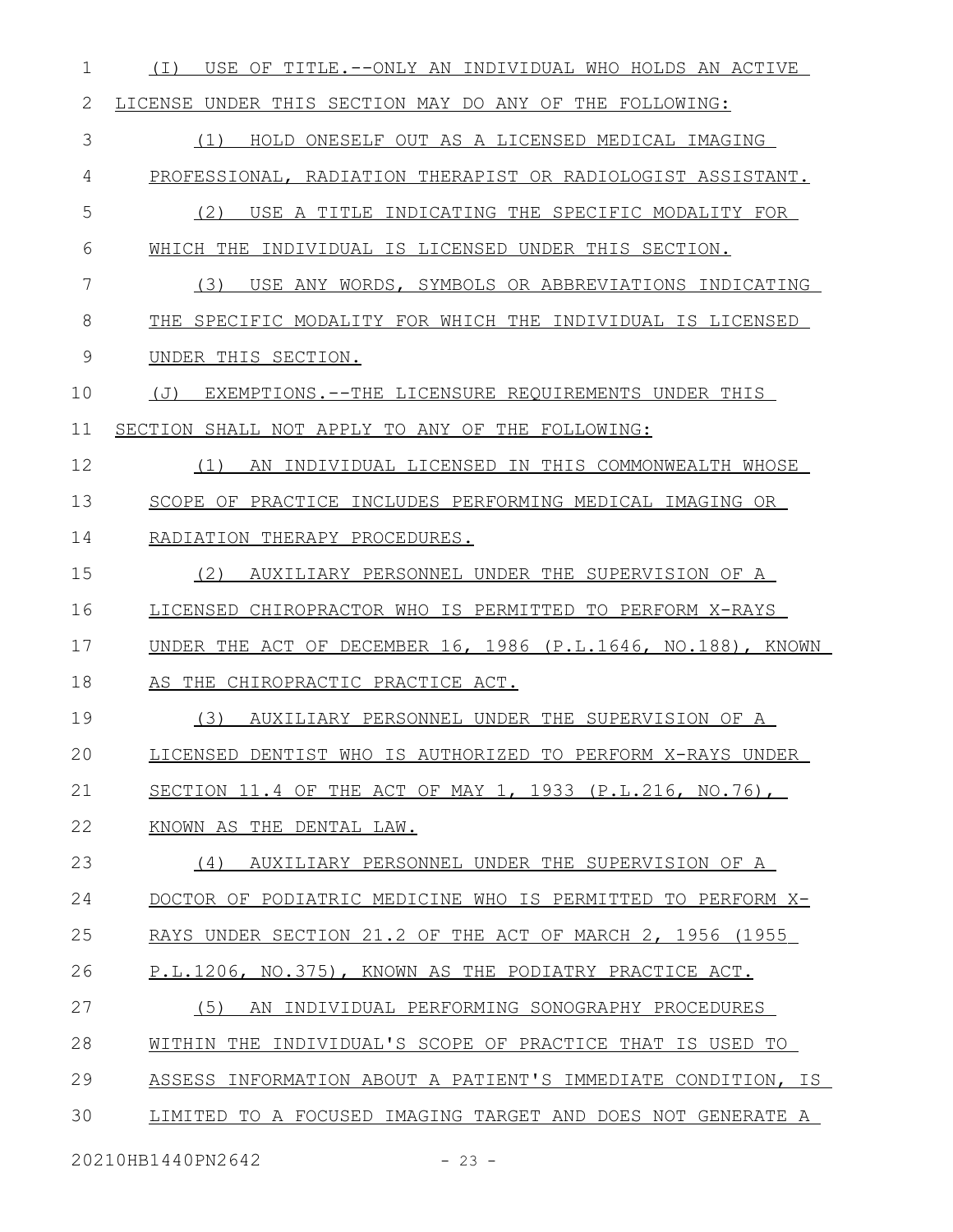RECORDED DIAGNOSTIC MEDICAL IMAGE, INCLUDING AN ASSESSMENT OF 1

## ANY OF THE FOLLOWING: 2

3

6

7

(I) FETAL PRESENTATION OR HEARTBEAT.

(II) FLUID IN A BODY CAVITY. 4

(III) FOREIGN BODY POSITION OR LOCATION. 5

(IV) FETAL MONITORING DURING ACTIVE LABOR.

(V) AN ANATOMICAL LANDMARK OR BLOOD VESSEL FOR

VASCULAR ACCESS OR ADMINISTRATION OF ANESTHESIA. 8

(6) A RESIDENT PHYSICIAN OR STUDENT ENROLLED IN AND 9

ATTENDING A SCHOOL OR COLLEGE OF MEDICINE, CHIROPRACTIC, 10

PODIATRY, MEDICAL IMAGING OR RADIATION THERAPY WHO PERFORMS 11

AUTHORIZED MEDICAL IMAGING OR RADIATION THERAPY PROCEDURES ON 12

HUMANS WHILE UNDER THE SUPERVISION OF A LICENSED PRACTITIONER 13

OR THE SUPERVISION OF AN INDIVIDUAL HOLDING A LICENSE UNDER 14

THIS SECTION IN THE SUPERVISED MODALITY. 15

(7) A STUDENT ENROLLED IN A MEDICAL IMAGING EDUCATIONAL PROGRAM RECOGNIZED BY THE BOARD WHO IS EMPLOYED BY A MEDICAL 16 17

FACILITY AFFILIATED WITH THE PROGRAM TO PERFORM AUTHORIZED 18

MEDICAL IMAGING PROCEDURES FOR WHICH THE STUDENT HAS A 19

DEMONSTRATED COMPETENCY IF THE MEDICAL IMAGING PROCEDURES ARE 20

PERFORMED UNDER THE SUPERVISION OF A LICENSED PRACTITIONER OR 21

THE SUPERVISION OF AN INDIVIDUAL HOLDING A LICENSE UNDER THIS 22

SECTION IN THE SUPERVISED MODALITY. 23

(8) AN INDIVIDUAL EMPLOYED BY THE FEDERAL GOVERNMENT TO 24

PROVIDE MEDICAL IMAGING OR RADIATION THERAPY SERVICES WHILE 25

IN THE DISCHARGE OF THE INDIVIDUAL'S OFFICIAL DUTIES. 26

(9) AN INDIVIDUAL PERFORMING MEDICAL IMAGING OR 27

RADIATION THERAPY PROCEDURES ON NONHUMAN SUBJECTS OR 28

CADAVERS. 29

 (K) AUTHORIZATIONS AND RESTRICTIONS.-- 30

20210HB1440PN2642 - 24 -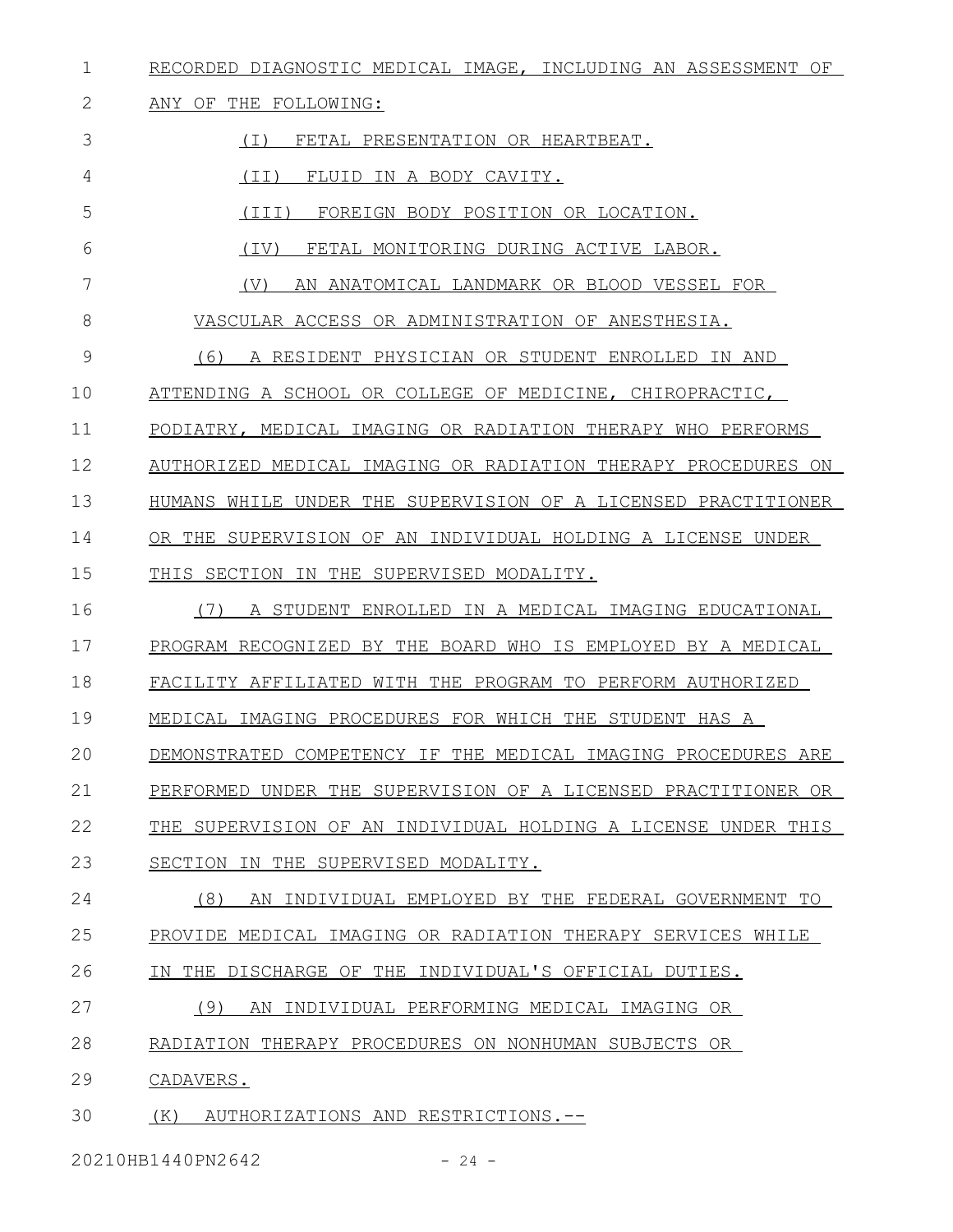| 1  | (1)<br>A LICENSEE UNDER THIS SECTION MAY USE RADIOACTIVE         |
|----|------------------------------------------------------------------|
| 2  | SUBSTANCES OR EQUIPMENT EMITTING IONIZING RADIATION, HIGH-       |
| 3  | FREQUENCY SOUND WAVES OR MAGNETIC RESONANCE AND PERFORM          |
| 4  | MEDICAL IMAGING AND RADIATION THERAPY PROCEDURES ON HUMANS       |
| 5  | FOR DIAGNOSTIC OR THERAPEUTIC PURPOSES ONLY:                     |
| 6  | WITH A VALID PRESCRIPTION OF AN INDIVIDUAL<br>( I )              |
| 7  | AUTHORIZED BY THE COMMONWEALTH TO PRESCRIBE MEDICAL              |
| 8  | IMAGING AND RADIATION THERAPY PROCEDURES;                        |
| 9  | UNDER THE SUPERVISION OF A LICENSED<br>(II)                      |
| 10 | PRACTITIONER; AND                                                |
| 11 | WITHIN THE SCOPE OF THE LICENSE AS SPECIFIED<br>(TII)            |
| 12 | UNDER THIS SECTION AND THE REGULATIONS PROMULGATED BY THE        |
| 13 | BOARD AND IN A MODALITY FOR WHICH THE LICENSEE HAS               |
| 14 | RECEIVED EDUCATION AND TRAINING.                                 |
| 15 | (2)<br>A LICENSEE UNDER THIS SECTION MAY NOT MAKE A              |
| 16 | DIAGNOSTIC INTERPRETATION OF AN IMAGE, MAKE A DIAGNOSIS OR       |
| 17 | PRESCRIBE A MEDICATION OR THERAPY.                               |
| 18 | LICENSE RENEWAL. -- A LICENSE UNDER THIS SECTION SHALL BE<br>(L) |
| 19 | SUBJECT TO BIENNIAL RENEWAL. FOR LICENSE RENEWAL, A LICENSEE     |
| 20 | SHALL SUBMIT ALL OF THE FOLLOWING TO THE BOARD:                  |
| 21 | (1)<br>AN APPLICATION AND THE REQUIRED FEE AS ESTABLISHED        |
| 22 | BY THE BOARD BY REGULATION.                                      |
| 23 | (2)<br>PROOF OF CONTINUING EDUCATION AS DETERMINED BY THE        |
| 24 | BOARD BY REGULATION.                                             |
| 25 | (3)<br>PROOF OF HOLDING A CURRENT CERTIFICATION AND              |
| 26 | REGISTRATION ISSUED BY A CERTIFICATION ORGANIZATION APPROVED     |
| 27 | BY THE BOARD.                                                    |
| 28 | (M)<br>PROFESSIONAL LIABILITY.--                                 |
| 29 | (1)<br>A LICENSEE UNDER THIS SECTION PRACTICING IN THIS          |
| 30 | COMMONWEALTH SHALL MAINTAIN A LEVEL OF PROFESSIONAL LIABILITY    |
|    |                                                                  |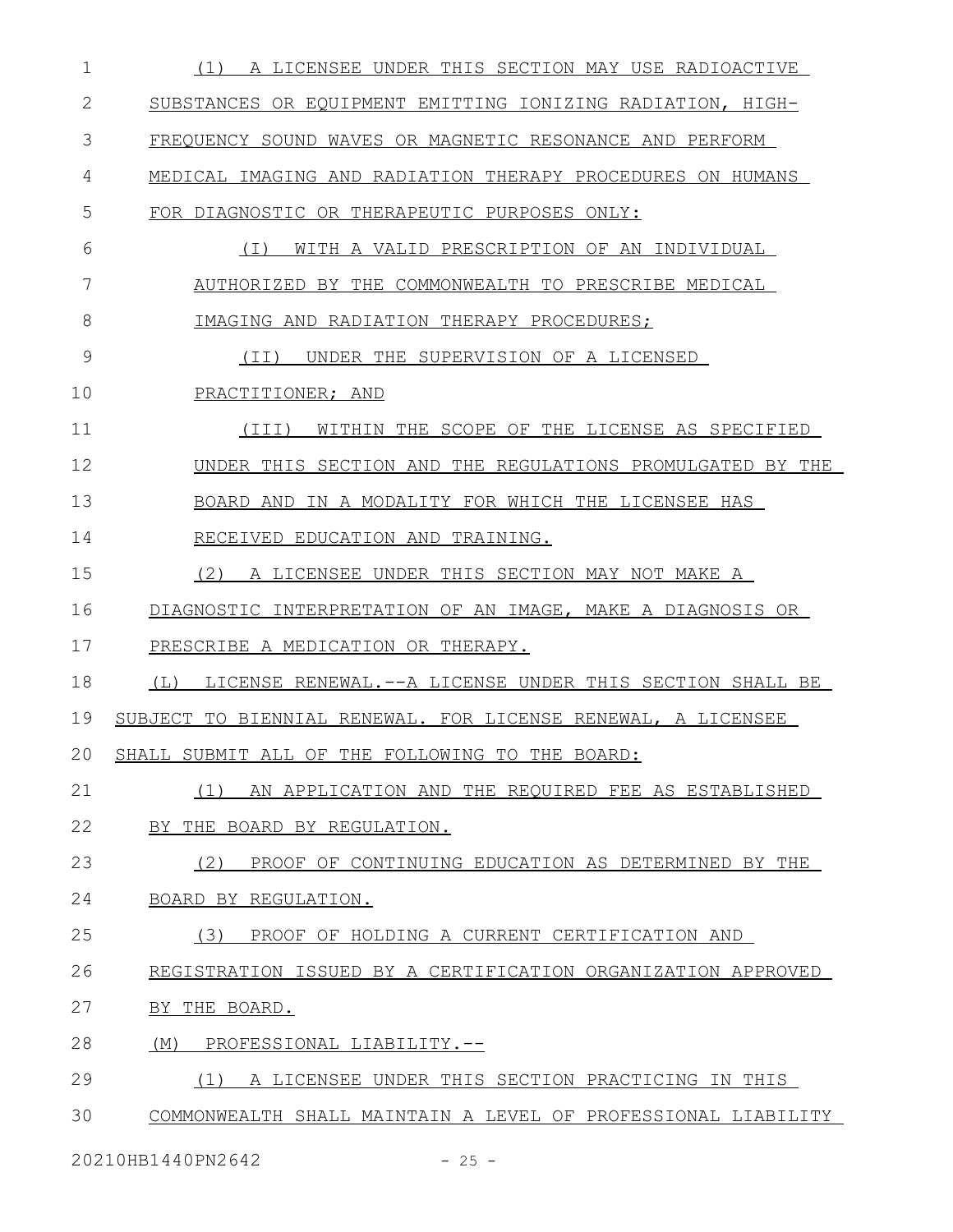| $\mathbf 1$ | INSURANCE COVERAGE IN THE MINIMUM AMOUNT OF \$1,000,000 PER   |
|-------------|---------------------------------------------------------------|
| 2           | OCCURRENCE OR CLAIMS MADE. FAILURE TO MAINTAIN INSURANCE      |
| 3           | COVERAGE AS REQUIRED SHALL SUBJECT THE LICENSEE TO            |
| 4           | DISCIPLINARY PROCEEDINGS. THE BOARD SHALL ACCEPT FROM THE     |
| 5           | LICENSEE AS SATISFACTORY EVIDENCE OF INSURANCE COVERAGE ANY   |
| 6           | OF THE FOLLOWING:                                             |
| 7           | ( I )<br>SELF-INSURANCE.                                      |
| 8           | (TI)<br>PERSONALLY PURCHASED LIABILITY INSURANCE.             |
| 9           | (III)<br>PROFESSIONAL LIABILITY INSURANCE COVERAGE            |
| 10          | PROVIDED BY THE LICENSEE'S EMPLOYER OR SIMILAR INSURANCE      |
| 11          | COVERAGE ACCEPTABLE TO THE BOARD.                             |
| 12          | AN APPLICANT FOR A LICENSE UNDER THIS SECTION SHALL<br>(2)    |
| 13          | PROVIDE PROOF THAT THE APPLICANT HAS OBTAINED PROFESSIONAL    |
| 14          | LIABILITY INSURANCE IN ACCORDANCE WITH PARAGRAPH (1). IT IS   |
| 15          | SUFFICIENT IF THE APPLICANT FILES WITH THE APPLICATION A COPY |
| 16          | OF A LETTER FROM THE APPLICANT'S PROFESSIONAL LIABILITY       |
| 17          | INSURANCE CARRIER INDICATING THAT THE APPLICANT WILL BE       |
| 18          | COVERED AGAINST PROFESSIONAL LIABILITY IN THE REOUIRED        |
| 19          | AMOUNTS EFFECTIVE UPON THE ISSUANCE OF THE APPLICANT'S        |
| 20          | LICENSE TO PRACTICE IN THIS COMMONWEALTH UNDER THIS SECTION.  |
| 21          | UPON ISSUANCE OF THE LICENSE, THE LICENSEE HAS 30 DAYS TO     |
| 22          | SUBMIT TO THE BOARD THE CERTIFICATE OF INSURANCE OR A COPY OF |
| 23          | THE POLICY DECLARATION PAGE.                                  |
| 24          | SECTION 4. SECTION 22(B) INTRODUCTORY PARAGRAPH OF THE ACT    |
| 25          | IS AMENDED TO READ:                                           |
| 26          | SECTION 22. LICENSES AND CERTIFICATES; GENERAL QUALIFICATION. |
| 27          | $\star$ $\star$ $\star$                                       |
| 28          | (B) QUALIFICATIONS. -- THE BOARD SHALL NOT ISSUE A LICENSE OR |
| 29          | CERTIFICATE TO AN APPLICANT UNLESS THE APPLICANT ESTABLISHES  |
| 30          | WITH EVIDENCE, VERIFIED BY AN AFFIDAVIT OR AFFIRMATION OF THE |
|             | 20210HB1440PN2642<br>$-26 -$                                  |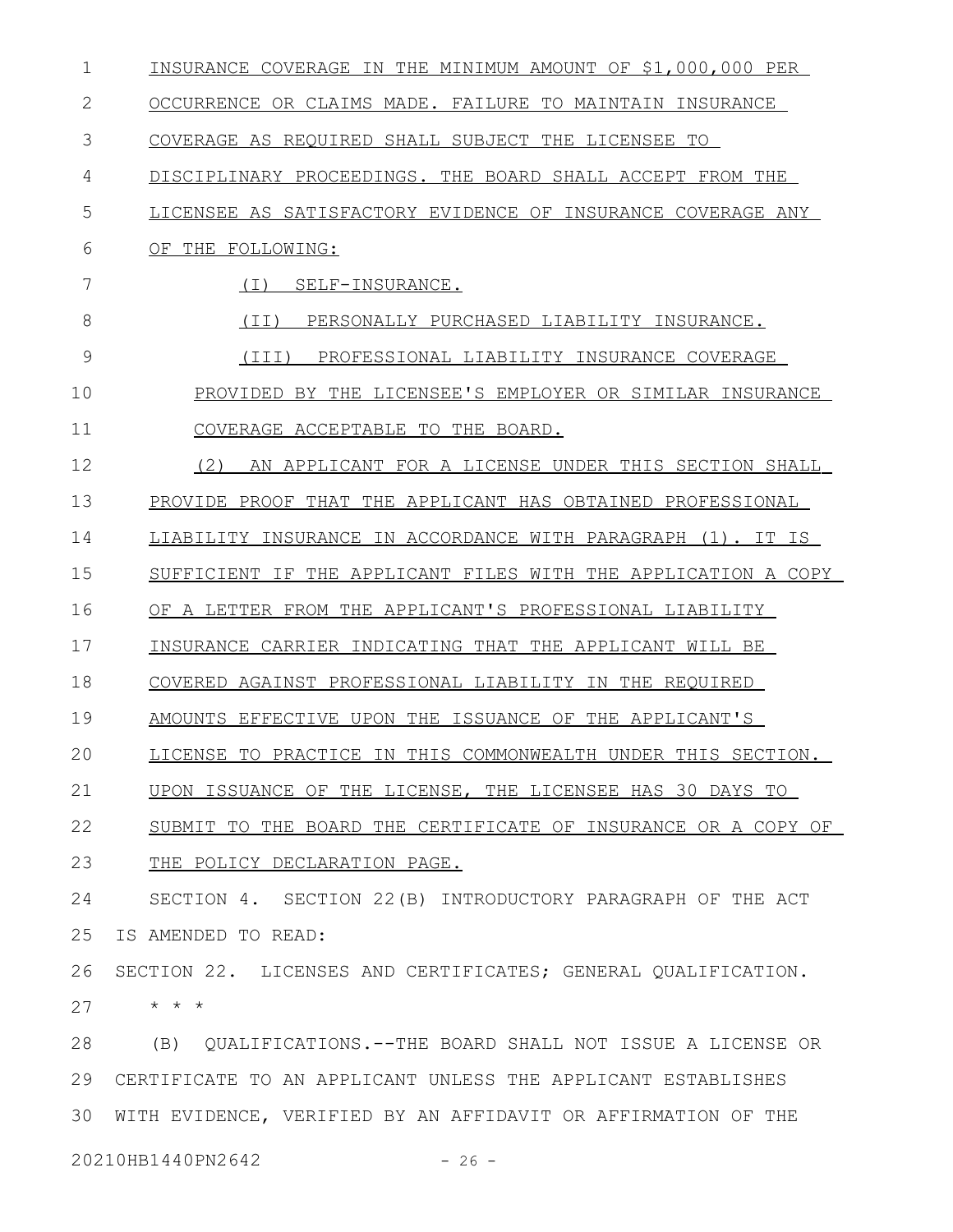APPLICANT, THAT THE APPLICANT IS OF LEGAL AGE, IS OF GOOD MORAL CHARACTER AND IS NOT ADDICTED TO THE INTEMPERATE USE OF ALCOHOL OR THE HABITUAL USE OF NARCOTICS OR OTHER HABIT-FORMING DRUGS AND THAT THE APPLICANT HAS COMPLETED THE EDUCATIONAL REQUIREMENTS PRESCRIBED BY THE BOARD AND OTHERWISE SATISFIES THE QUALIFICATIONS FOR THE LICENSE OR CERTIFICATE CONTAINED IN OR AUTHORIZED BY THIS ACT. IN ASSESSING THE MORAL CHARACTER OF AN APPLICANT WITH A CRIMINAL CONVICTION, THE BOARD SHALL CONDUCT AN INDIVIDUALIZED ASSESSMENT IN ACCORDANCE WITH 63 PA.C.S. § 3113 (RELATING TO CONSIDERATION OF CRIMINAL CONVICTIONS). THE BOARD SHALL NOT ISSUE A LICENSE OR CERTIFICATE TO AN APPLICANT WHO HAS BEEN CONVICTED OF A FELONY UNDER THE ACT OF APRIL 14, 1972 (P.L.233, NO.64), KNOWN AS THE CONTROLLED SUBSTANCE, DRUG, DEVICE AND COSMETIC ACT, OR OF AN OFFENSE UNDER THE LAWS OF ANOTHER JURISDICTION WHICH, IF COMMITTED IN THIS COMMONWEALTH, WOULD BE A FELONY UNDER THE CONTROLLED SUBSTANCE, DRUG, DEVICE AND COSMETIC ACT, UNLESS: \* \* \* Section 4 5. Section 45 of the act is repealed: [Section 45. Radiologic procedures; education and training required. (a) Supervision.--On and after January 1, 1988, no auxiliary personnel shall perform radiologic procedures on the premises of a medical doctor unless such person is under the direct supervision of a medical doctor and unless such person has passed an examination approved by the board and administered in accordance with section 812.1 of the act of April 9, 1929 (P.L.177, No.175), known as The Administrative Code of 1929, provided that no such auxiliary personnel shall perform radiologic procedures for therapeutic purposes unless the 20210HB1440PN2642 - 27 -**<--** 1 2 3 4 5 6 7 8 9 10 11 12 13 14 15 16 17 18 19 20 21 22 23 24 25 26 27 28 29 30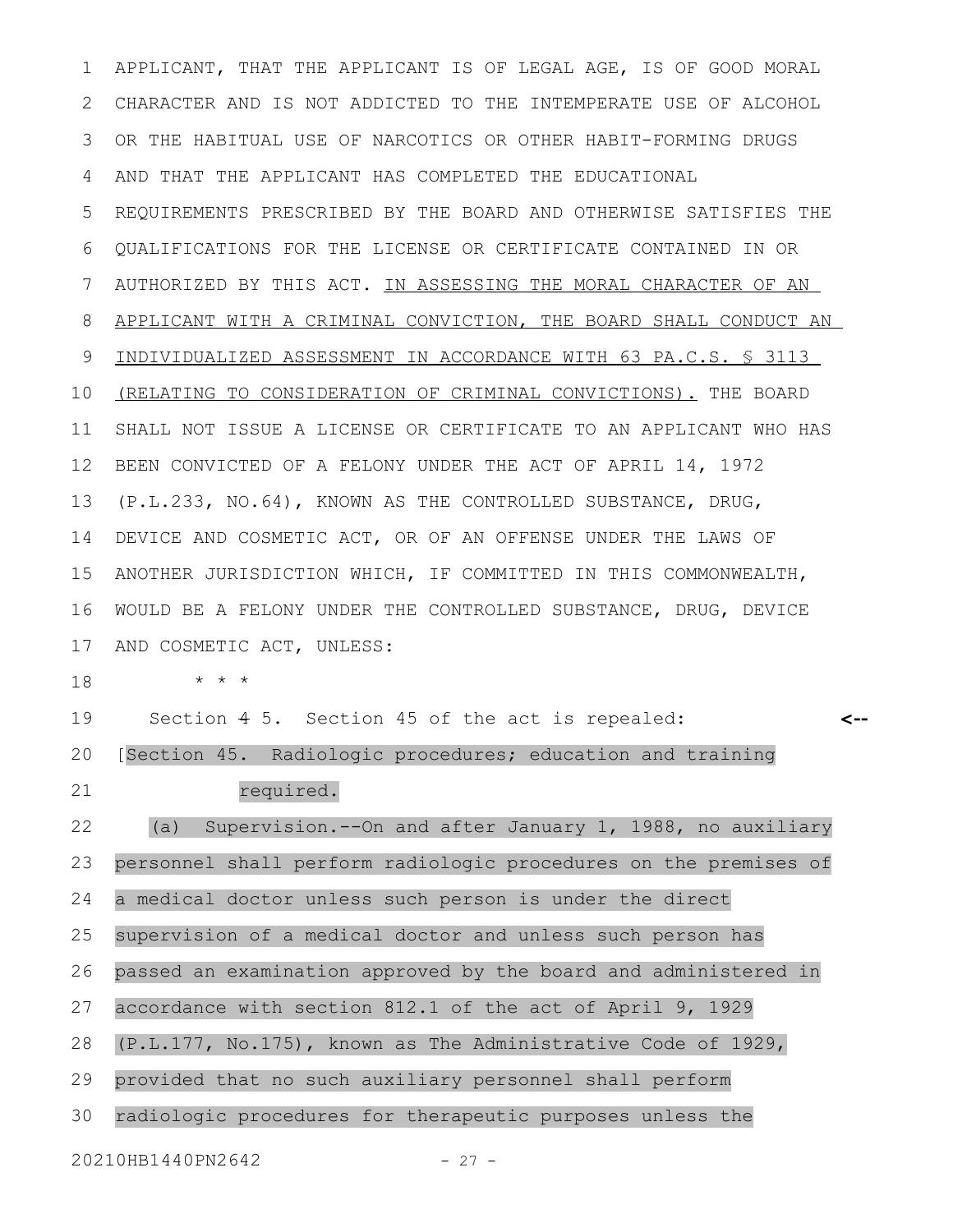| 1  | medical doctor under whose direct supervision such auxiliary     |
|----|------------------------------------------------------------------|
| 2  | personnel is acting is on the premises at the time the           |
| 3  | radiologic procedures are performed.                             |
| 4  | Exclusion.--The board shall have the authority, after<br>(b)     |
| 5  | notice and hearing, to prohibit an auxiliary personnel from      |
| 6  | performing radiologic procedures if the continued performance of |
| 7  | radiologic procedures by the auxiliary personnel is determined   |
| 8  | by the board to pose a threat to the health, safety or welfare   |
| 9  | of the public.                                                   |
| 10 | Penalty.--It shall be unlawful under this act to<br>(C)          |
| 11 | knowingly permit radiologic procedures to be performed in        |
| 12 | violation of this section or in violation of the regulations     |
| 13 | promulgated or orders issued in accordance with this section.    |
| 14 | (d) Education and testing. -- No auxiliary personnel who has     |
| 15 | or obtains a license, certificate or registration issued by, or  |
| 16 | on behalf of, a board within the Bureau of Professional and      |
| 17 | Occupational Affairs or a comparable board of another state, or  |
| 18 | who has obtained certification as the result of satisfactory     |
| 19 | completion of a test and an educational course accredited by an  |
| 20 | accrediting body recognized by the board, shall be required to   |
| 21 | undergo any additional education or testing pursuant to this     |
| 22 | section if radiologic procedures were included in the education  |
| 23 | or the examination which he or she was required to complete      |
| 24 | successfully in order to be eligible for such license,           |
| 25 | certificate, registration or certification.                      |
| 26 | Definition.--As used in this section, the term<br>(e)            |
| 27 | "radiologic procedures" means the use of ionizing radiation for  |
| 28 | diagnostic or therapeutic purposes.]                             |
| 29 | Section 5 6. Repeals are as follows:                             |
| 30 | The General Assembly declares the repeals under<br>(1)           |

20210HB1440PN2642 - 28 -

**<--**